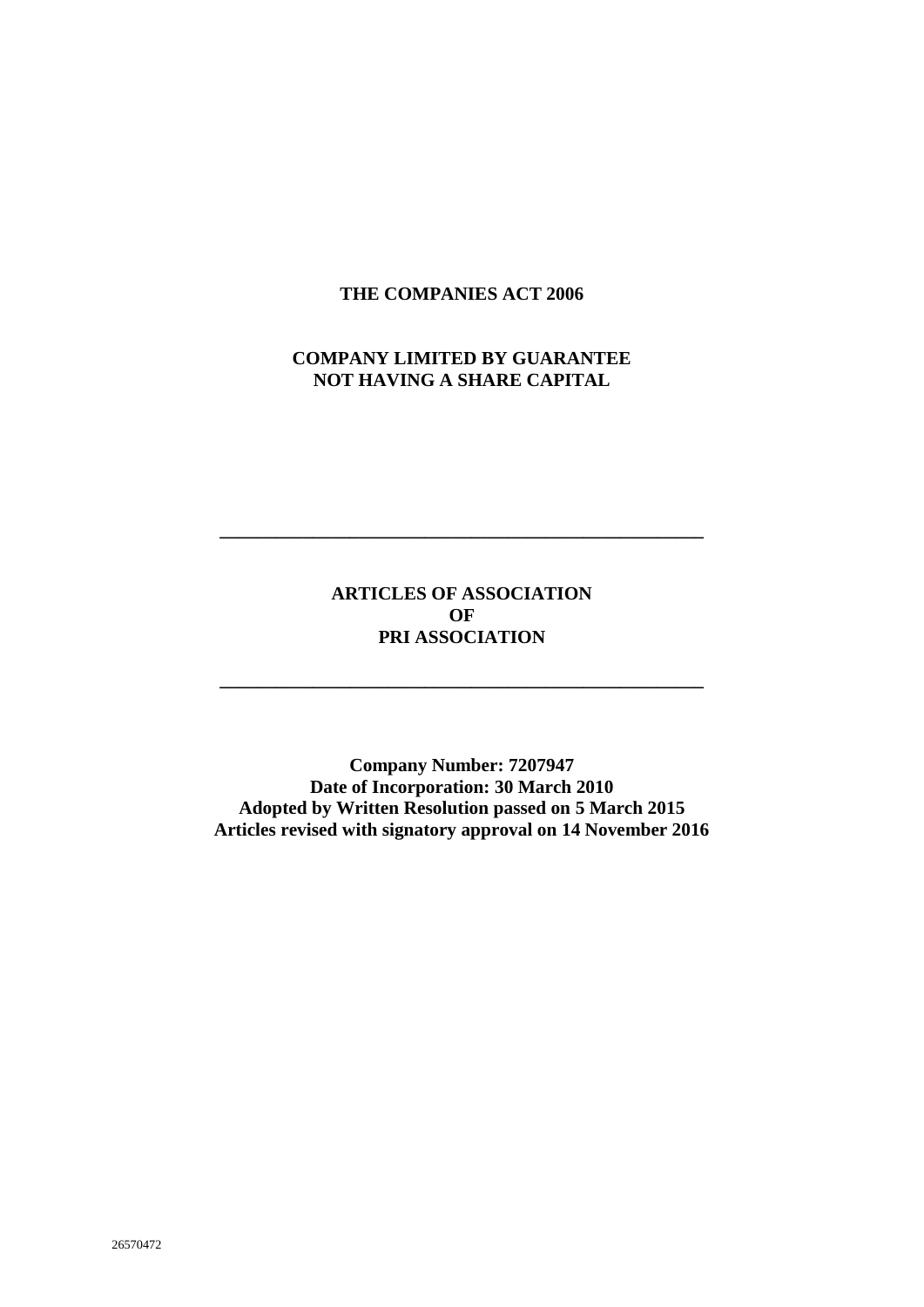# **CONTENTS**

# **PAGE NUMBER**

| 1.  |                                                                  |  |
|-----|------------------------------------------------------------------|--|
|     |                                                                  |  |
| 2.  |                                                                  |  |
| 3.  |                                                                  |  |
|     |                                                                  |  |
| 4.  |                                                                  |  |
| 5.  |                                                                  |  |
|     | APPLICATION, PAYMENT OR DISTRIBUTION OF THE COMPANY'S INCOME AND |  |
| 6.  |                                                                  |  |
| 7.  |                                                                  |  |
| 8.  |                                                                  |  |
|     |                                                                  |  |
| 9.  |                                                                  |  |
|     |                                                                  |  |
|     |                                                                  |  |
|     |                                                                  |  |
| 10. | ELECTION OF DIRECTORS, APPOINTMENT OF CHAIR AND TERM OF          |  |
|     |                                                                  |  |
|     | Term of Office of Elected Directors.<br>12                       |  |
|     |                                                                  |  |
|     |                                                                  |  |
|     |                                                                  |  |
|     |                                                                  |  |
|     |                                                                  |  |
|     |                                                                  |  |
|     |                                                                  |  |
| 11. |                                                                  |  |
| 12. |                                                                  |  |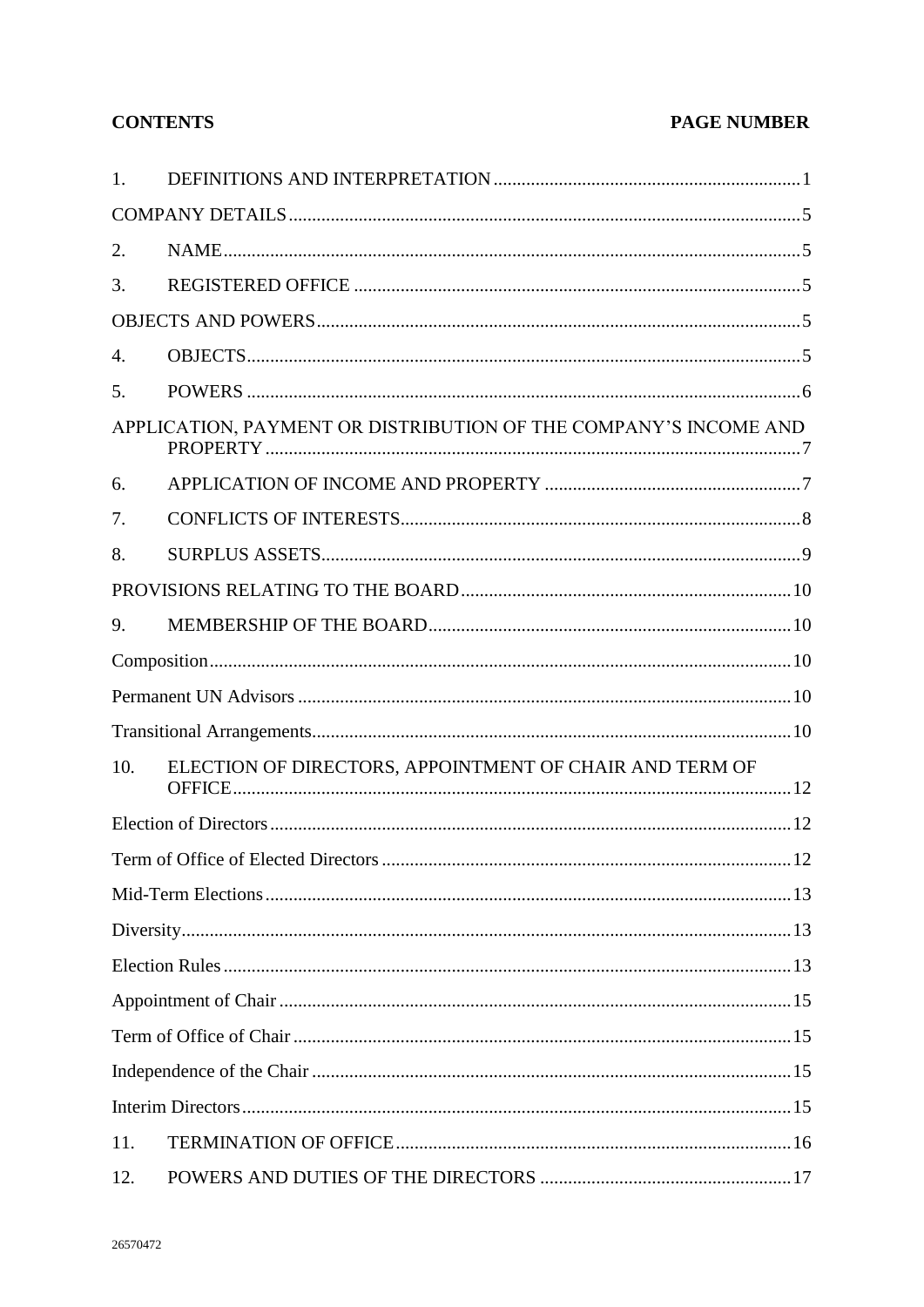| 13. |                                                             |  |
|-----|-------------------------------------------------------------|--|
|     |                                                             |  |
|     |                                                             |  |
|     |                                                             |  |
|     |                                                             |  |
|     |                                                             |  |
|     |                                                             |  |
|     |                                                             |  |
| 14. |                                                             |  |
| 15. | DELEGATION OF DAY-TO-DAY MANAGEMENT TO EXECUTIVES21         |  |
| 16. |                                                             |  |
|     |                                                             |  |
|     |                                                             |  |
|     | PROVISIONS RELATING TO SIGNATORIES AND THEIR INVOLVEMENT IN |  |
| 17. |                                                             |  |
|     |                                                             |  |
|     |                                                             |  |
|     |                                                             |  |
| 18. |                                                             |  |
|     |                                                             |  |
|     |                                                             |  |
|     |                                                             |  |
|     |                                                             |  |
|     |                                                             |  |
|     |                                                             |  |
|     |                                                             |  |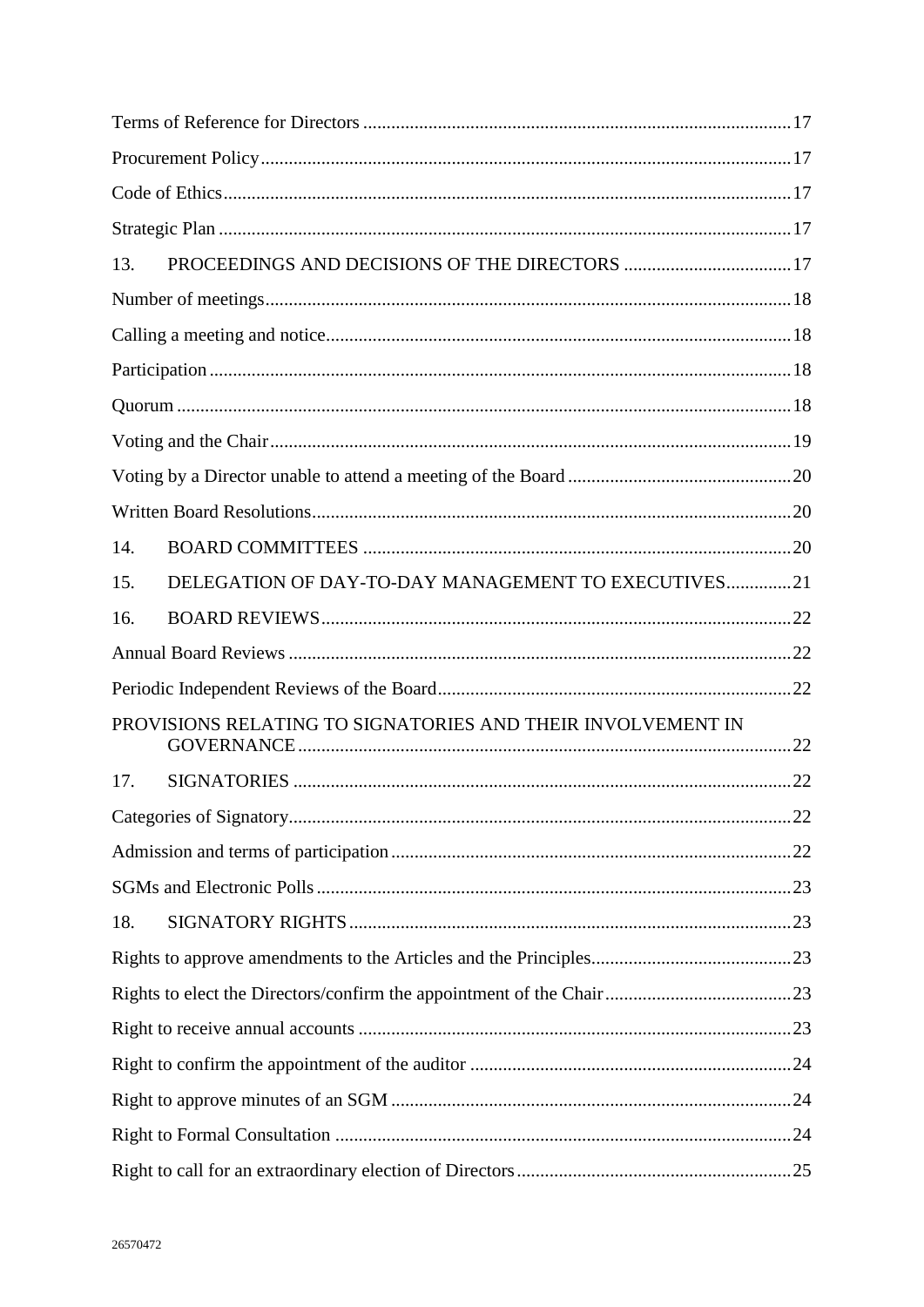| 21. |                                                          |  |  |
|-----|----------------------------------------------------------|--|--|
|     |                                                          |  |  |
|     |                                                          |  |  |
| 23. |                                                          |  |  |
| 24. |                                                          |  |  |
| 25. |                                                          |  |  |
|     |                                                          |  |  |
|     | SCHEDULE 2 - PROVISIONS RELATING TO STATUTORY MEMBERS 30 |  |  |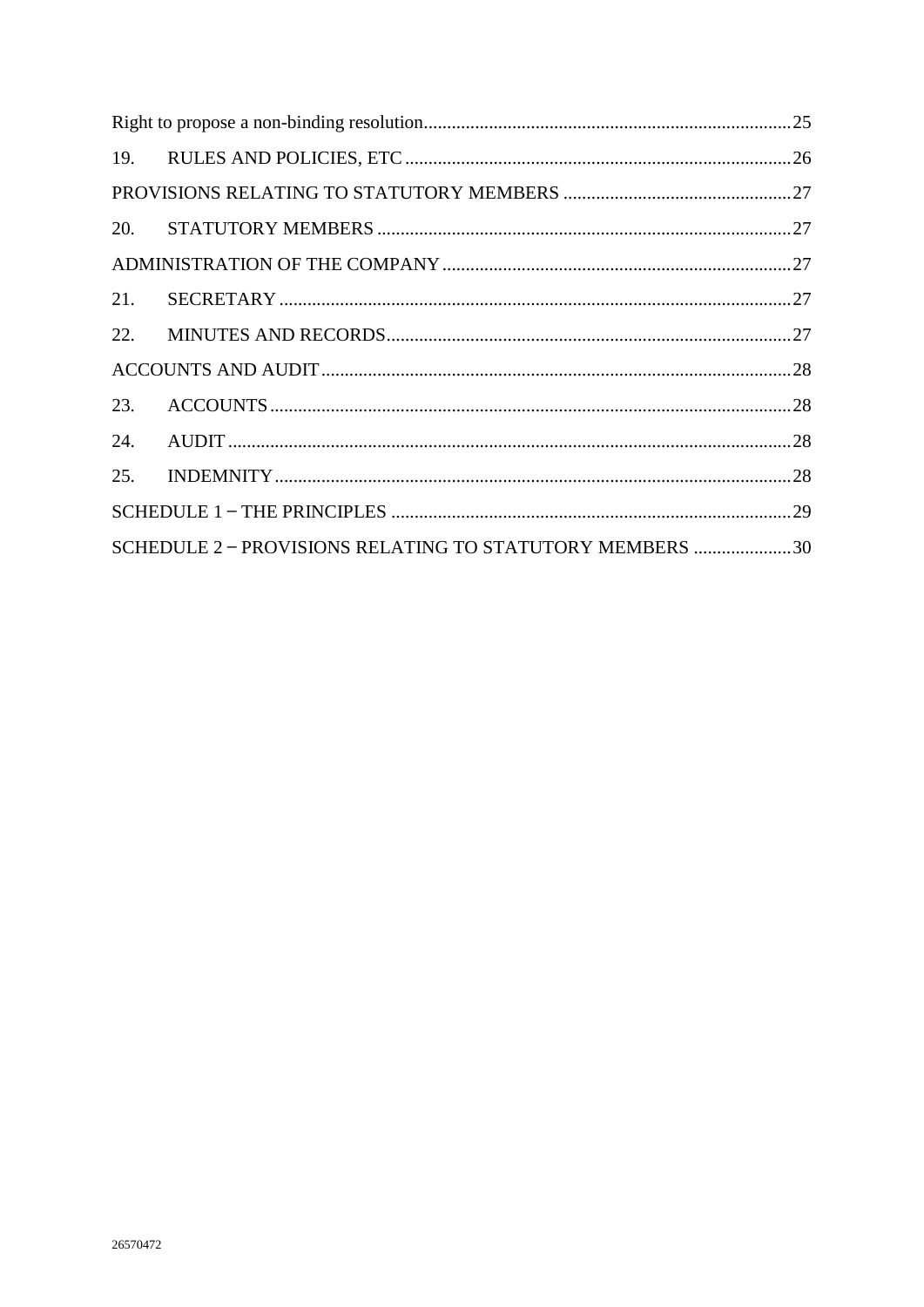# **COMPANIES ACT 2006 COMPANY LIMITED BY GUARANTEE NOT HAVING A SHARE CAPITAL**

# **ARTICLES OF ASSOCIATION**

## **- of -**

# **PRI ASSOCIATION**

# <span id="page-4-0"></span>**1. DEFINITIONS AND INTERPRETATION**

1.1 In these Articles, the following words and phrases have the following meanings unless the context otherwise requires:

| Act                                           | means the Companies Act 2006 including any statutory<br>modification or re-enactment of the same for the time<br>being in force;                                                                                                                             |
|-----------------------------------------------|--------------------------------------------------------------------------------------------------------------------------------------------------------------------------------------------------------------------------------------------------------------|
| <b>Annual Election</b>                        | has the meaning given to it in Article 10.1;                                                                                                                                                                                                                 |
| <b>Articles</b>                               | means these Articles of Association;                                                                                                                                                                                                                         |
| <b>Asset Owner</b>                            | has the meaning given to it in Article 17.1;                                                                                                                                                                                                                 |
| <b>Asset Owner Signatory</b>                  | means an Asset Owner that has been admitted as a<br>Signatory in the Asset Owner category in accordance<br>with the Signatory Rules;                                                                                                                         |
| <b>Authorised Conflict</b>                    | has the meaning given in Article 7.3;                                                                                                                                                                                                                        |
| <b>Board</b>                                  | means the board of Directors of the Company;                                                                                                                                                                                                                 |
| <b>Chair</b>                                  | on the date of adoption of these Articles, means the<br>person named as the Chair in accordance with Article<br>9.5, and, following the termination of that person's<br>office, means the person appointed as the Chair in<br>accordance with Article 9.1.4; |
| <b>Code of Ethics</b>                         | has the meaning given in Article 19.1.4;                                                                                                                                                                                                                     |
| <b>Committee Terms of</b><br><b>Reference</b> | has the meaning given in Article 14.4;                                                                                                                                                                                                                       |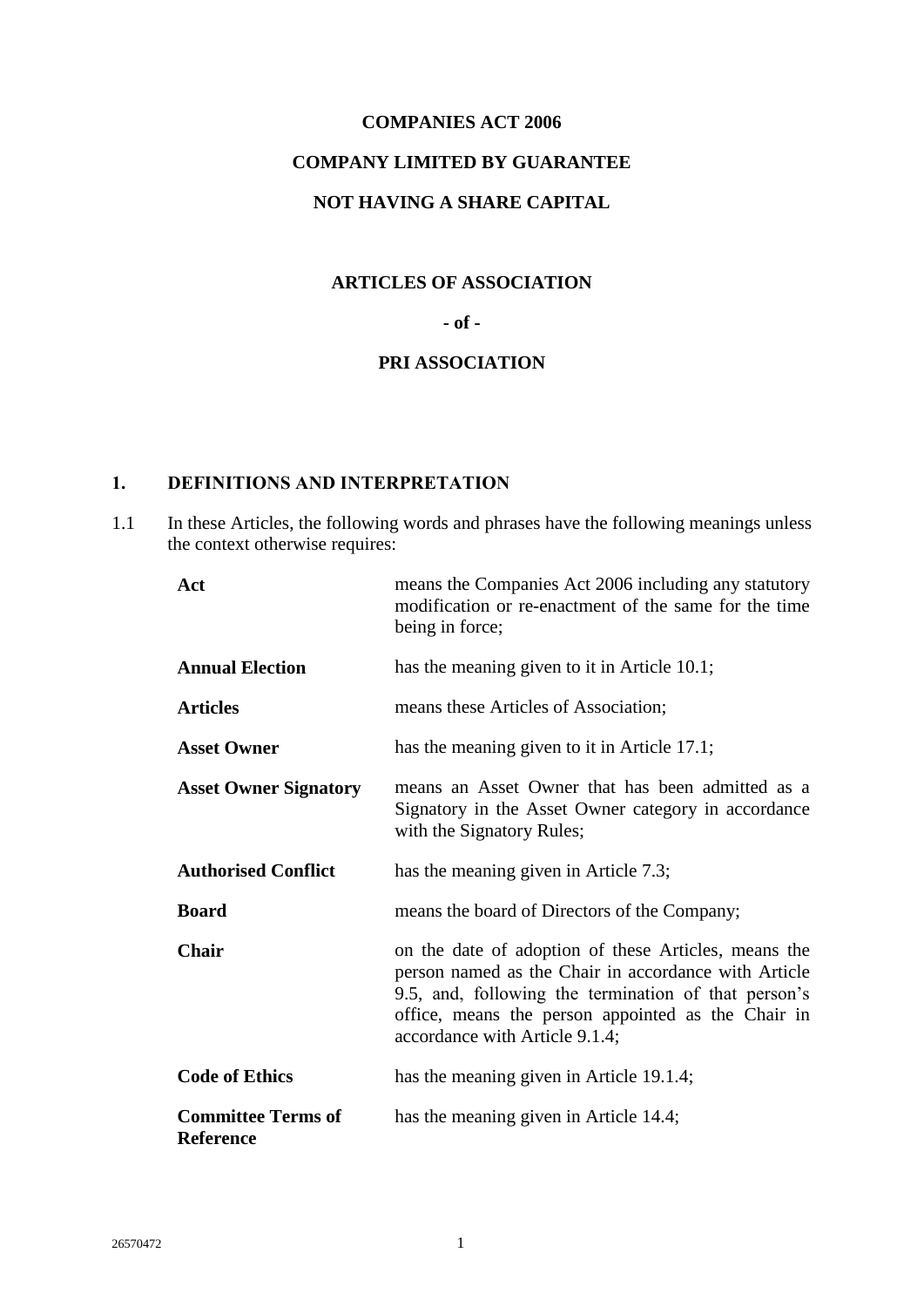| Company                                       | means PRI Association;                                                                                                                             |  |
|-----------------------------------------------|----------------------------------------------------------------------------------------------------------------------------------------------------|--|
| <b>Director</b>                               | means a director of the Company and includes any<br>person occupying the position of director, by whatever<br>name called;                         |  |
| <b>Diversity Policy</b>                       | has the meaning given in Article 19.1.5;                                                                                                           |  |
| document                                      | includes, unless otherwise specified, any document sent<br>or supplied in electronic form;                                                         |  |
| <b>Election Rules</b>                         | has the meaning given in Article 19.1.2;                                                                                                           |  |
| electronic form                               | has the meaning given in section 1168 of the Act;                                                                                                  |  |
| <b>Electronic Poll</b>                        | means an electronic poll of Signatories conducted by the<br>Directors in accordance with the Signatory Rules;                                      |  |
| <b>Extraordinary Election</b>                 | has the meaning given in Article 18.10;                                                                                                            |  |
| <b>Formal Consultation</b>                    | has the meaning given in Article 18.6;                                                                                                             |  |
| <b>Former Relevant Officer</b>                | means a person who is a former Relevant Officer of a<br>Signatory;                                                                                 |  |
|                                               |                                                                                                                                                    |  |
| <b>Initiative</b>                             | means the United Nations-supported Principles for<br>Responsible Investment Initiative;                                                            |  |
| <b>Interim Director</b>                       | has the meaning given in Article 10.27;                                                                                                            |  |
| <b>Investment Manager</b>                     | has the meaning given in Article 17.2;                                                                                                             |  |
| <b>Investment Manager</b><br><b>Signatory</b> | means an Investment Manager that has been admitted as<br>a Signatory in the Investment Manager category in<br>accordance with the Signatory Rules; |  |
| <b>Mid-Term Election</b>                      | has the meaning given to it in Article 10.8;                                                                                                       |  |
| <b>Non-binding Resolution</b>                 | has the meaning given in Article 18.11;                                                                                                            |  |
| <b>Objects</b>                                | the objects of the Company as set out in Article 4;                                                                                                |  |
| <b>Ordinary Resolution</b>                    | has the meaning given to it in section 282 of the Act;                                                                                             |  |
| <b>Original Signatory</b>                     | has the meaning given to it in Article 11.2;                                                                                                       |  |
| <b>Permanent UN Advisor</b>                   | has the meaning given in Article 9.2;                                                                                                              |  |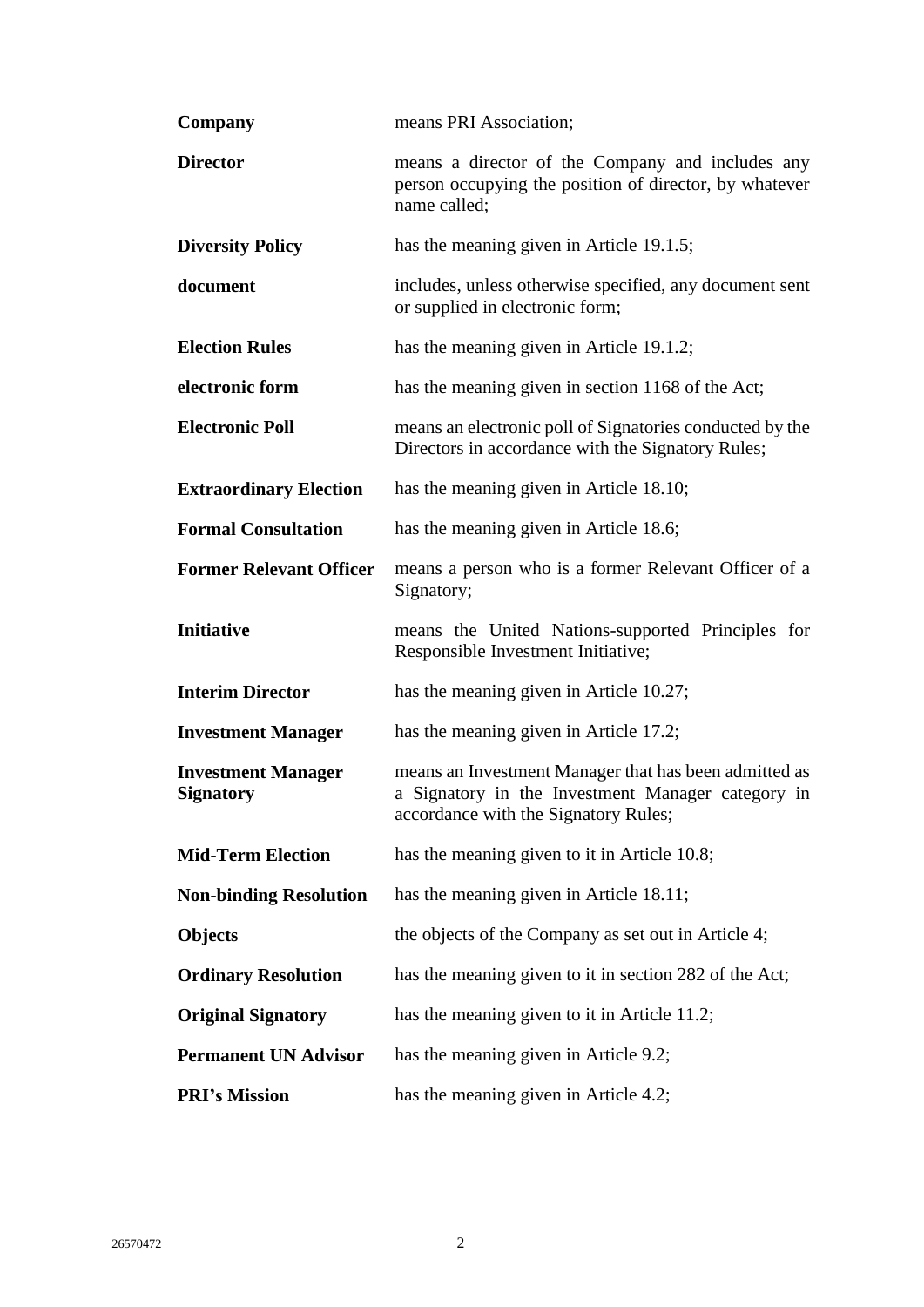| <b>Principles for</b><br><b>Responsible Investment</b><br>or Principles | means the principles for responsible investment in the<br>form set out in Schedule 1 (as amended from time to<br>time) that each Signatory commits to implementing;      |                                                                                                                                                                                                     |  |
|-------------------------------------------------------------------------|--------------------------------------------------------------------------------------------------------------------------------------------------------------------------|-----------------------------------------------------------------------------------------------------------------------------------------------------------------------------------------------------|--|
| <b>Procurement Policy</b>                                               | has the meaning given in Article 19.1.3;                                                                                                                                 |                                                                                                                                                                                                     |  |
| <b>Professional Service</b><br><b>Partner</b>                           | has the meaning given in Article 17.3;                                                                                                                                   |                                                                                                                                                                                                     |  |
| <b>Professional Service</b><br><b>Partner Signatory</b>                 | means a Professional Service Partner that has been<br>admitted as a Signatory in the Professional Service<br>Partner category in accordance with the Signatory<br>Rules; |                                                                                                                                                                                                     |  |
| <b>Relevant Category</b>                                                |                                                                                                                                                                          | has the meaning given in Article 10.2;                                                                                                                                                              |  |
| <b>Relevant Officer</b>                                                 | means a person who is employed or otherwise serving<br>as:                                                                                                               |                                                                                                                                                                                                     |  |
|                                                                         | (i)                                                                                                                                                                      | the Chief Executive Officer of a Signatory; or                                                                                                                                                      |  |
|                                                                         | (ii)                                                                                                                                                                     | the Chief Investment Officer of a Signatory; or                                                                                                                                                     |  |
|                                                                         | (iii)                                                                                                                                                                    | in the case of a Signatory that does not have the<br>offices of Chief Executive Officer or Chief<br>Investment Officer: the most senior investment<br>professional of that Signatory; or            |  |
|                                                                         | (iv)<br>(and<br>Signatory; or                                                                                                                                            | a director serving on the main governing board<br>merely<br>any<br>subsidiary boards,<br>not<br>subordinate boards or committees) of a                                                              |  |
|                                                                         | (v)                                                                                                                                                                      | a trustee of a Signatory; or                                                                                                                                                                        |  |
|                                                                         | (vi)<br>Officer;                                                                                                                                                         | an executive employee of a Signatory in a role<br>where his or her immediate line manager is one<br>of the persons described in sub-paragraphs (i),<br>(ii) or (iii) of this definition of Relevant |  |
| <b>Secretary</b>                                                        | means any person appointed to perform the duties of the<br>secretary of the Company;                                                                                     |                                                                                                                                                                                                     |  |
| <b>SGM</b>                                                              | means the annual general meeting of the Signatories,<br>being the Signatory General Meeting as defined,<br>constituted and held in accordance with the SGM Rules;        |                                                                                                                                                                                                     |  |
| <b>SGM Rules</b>                                                        | has the meaning given in Article 19.1.6;                                                                                                                                 |                                                                                                                                                                                                     |  |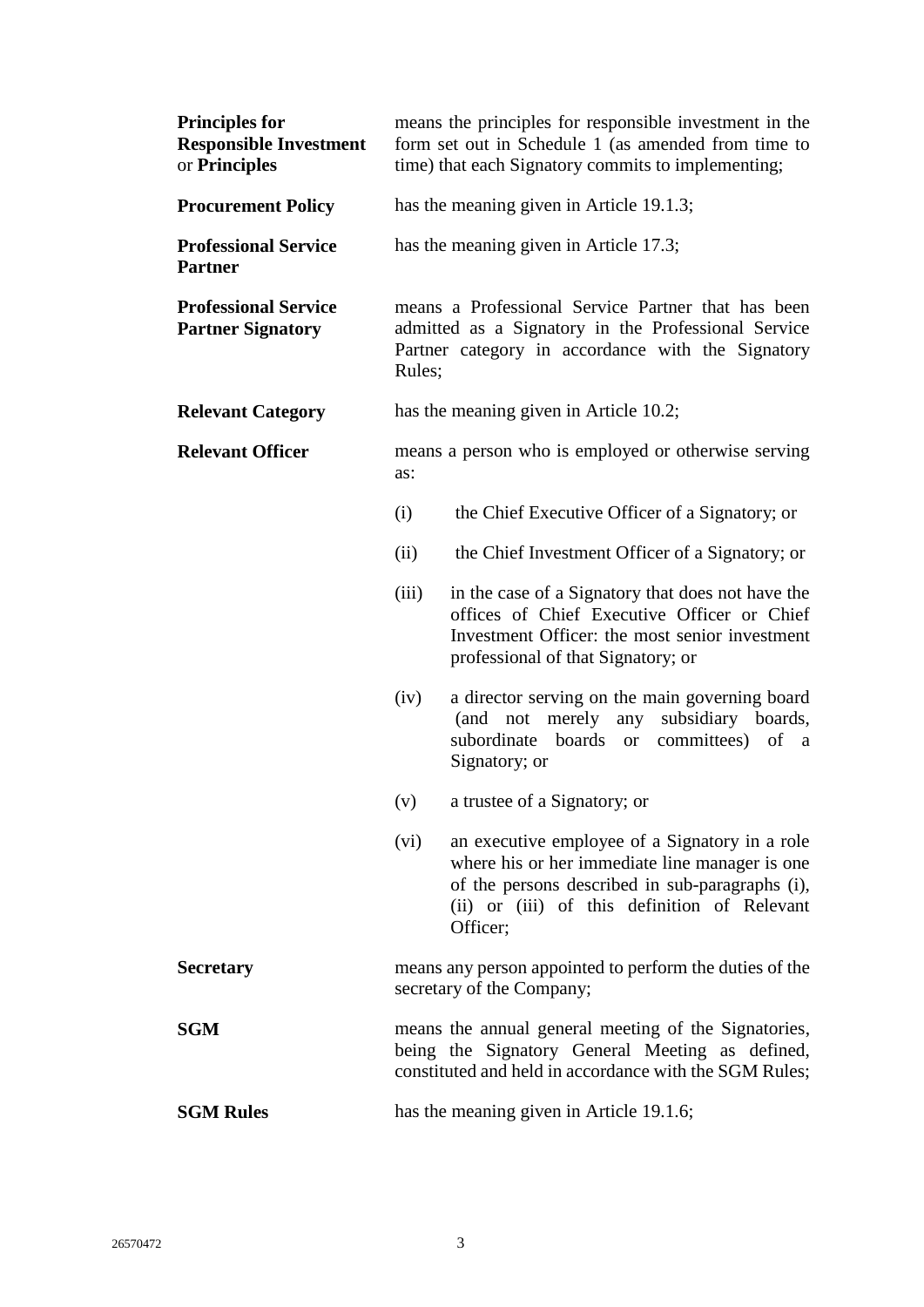| <b>Signatories</b>        | means Asset Owner Signatories, Investment Manager<br>and Professional Service<br>Signatories<br>Partner<br>Signatories;                                                                                       |  |
|---------------------------|---------------------------------------------------------------------------------------------------------------------------------------------------------------------------------------------------------------|--|
| <b>Signatory Rules</b>    | has the meaning given in Article 19.1.1;                                                                                                                                                                      |  |
| <b>Special Resolution</b> | has the meaning given in section 283 of the Act;                                                                                                                                                              |  |
| <b>Statutory Member</b>   | means a person who is admitted to membership (within<br>the meaning of the Act) of the Company following his<br>or her appointment as a Director in accordance with<br>Article $20^1$ ;                       |  |
| <b>Strategic Plan</b>     | has the meaning given in Article 12.7;                                                                                                                                                                        |  |
| <b>Surplus Assets</b>     | has the meaning given in Article 8.1;                                                                                                                                                                         |  |
| <b>Directors</b>          | <b>Terms of Reference for</b> has the meaning given in Article 19.1.7;                                                                                                                                        |  |
| <b>United Kingdom</b>     | means the United Kingdom of Great Britain and<br>Northern Ireland; and                                                                                                                                        |  |
| writing                   | means the representation or reproduction of words,<br>symbols or other information in a visible form by any<br>method or combination of methods, whether sent or<br>supplied in electronic form or otherwise. |  |

- 1.2 Unless the context otherwise requires, words or expressions contained in these Articles will have the same meaning as in the Act. Any statutory modification of such meaning that is not in force when these Articles become binding on the Company is to be disregarded.
- 1.3 All words importing the singular number will include the plural and vice versa.
- 1.4 The introductory sections of, and any headings in, the Articles are used for convenience only and are to be disregarded in any construction or interpretation of the Articles.
- 1.5 The model articles for private companies limited by guarantee contained in Schedule 2 of the Companies (Model Articles) Regulations 2008 (SI 2008/3229) that would otherwise apply to the Company by default, as a matter of law, are excluded.
- 1.6 A reference to a Schedule is a reference to a schedule to these Articles. The Schedules form part of, and are deemed incorporated into, these Articles.
- 1.7 A reference to a date is to that date in London, England.

 $\mathbf{1}$ PRI Association is a company incorporated in England under the Companies Act 2006. Any such company must have "members" as well as directors. In these Articles, these "members" are called the Statutory Members and they must be the same individuals as the Directors. The Companies Act 2006 requires various matters to be approved by resolutions of these individuals in their capacity as "members". It is for this reason that the Articles provide rules for meetings of Statutory Members in Schedule 2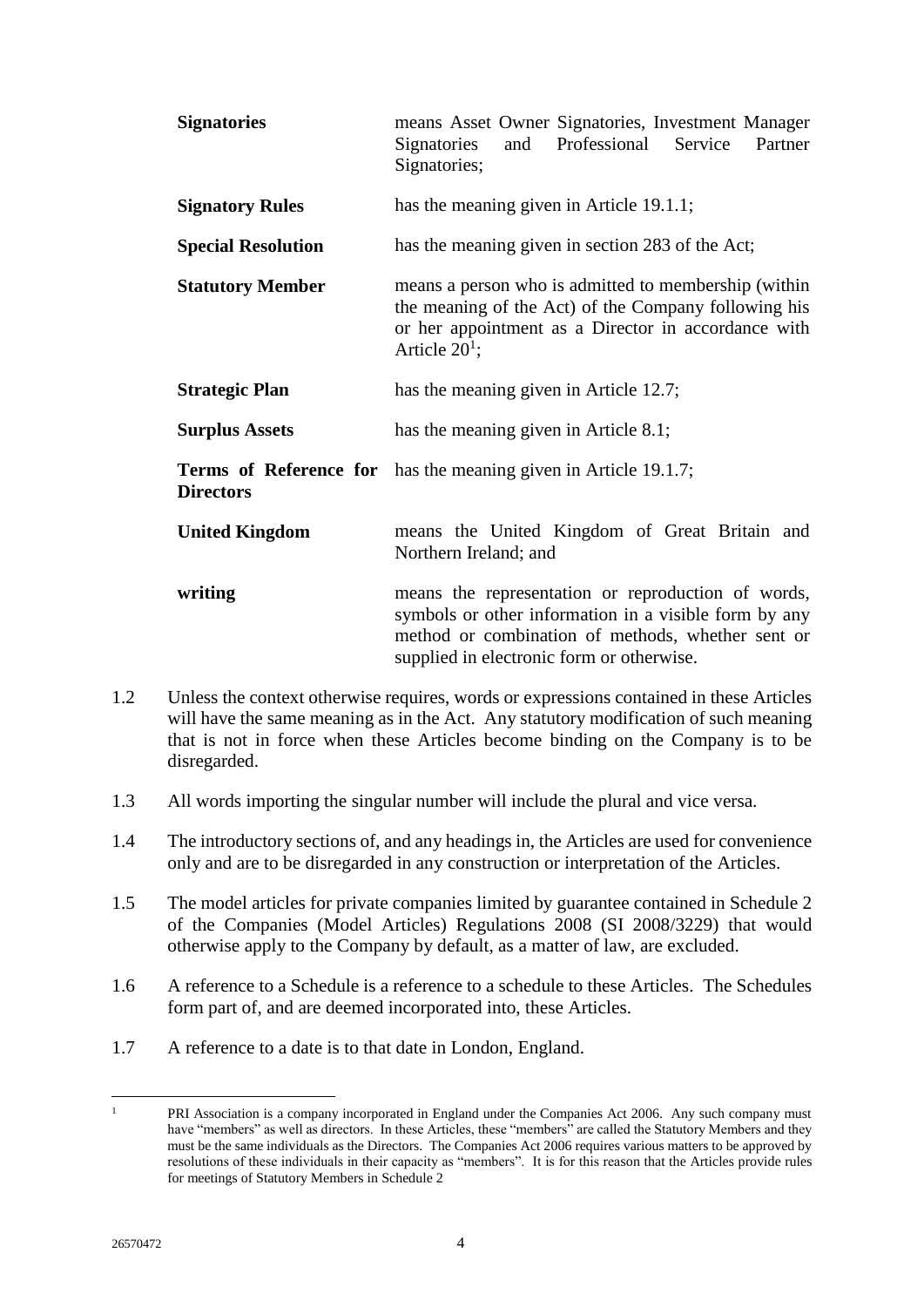# <span id="page-8-0"></span>**COMPANY DETAILS**

# <span id="page-8-1"></span>**2. NAME**

2.1 The name of the Company is PRI Association.

# <span id="page-8-2"></span>**3. REGISTERED OFFICE**

3.1 The registered office of the Company is to be situated in England and Wales.

# <span id="page-8-3"></span>**OBJECTS AND POWERS**

# <span id="page-8-4"></span>**4. OBJECTS<sup>2</sup>**

- 4.1 The objects of the Company are to:
	- 4.1.1 promote the Initiative, launched in April 2006 by the United Nations Secretary-General in New York, by advancing the Principles for Responsible Investment; and
	- 4.1.2 promote the consideration of environmental, social and governance issues:
		- 4.1.2.1 in the management and ownership of investments;
		- 4.1.2.2 relating to investment policies and practices by investment managers and owners and other interested parties including consumers, non-governmental organisations, regulators and governments; and
		- 4.1.2.3 promote the PRI's Mission,

and thereby to promote sustainable global commerce and a sustainable financial system.

# <span id="page-8-5"></span>4.2 The **PRI's Mission** is:

*"We believe that an economically efficient, sustainable global financial system is a necessity for long-term value creation. Such a system will reward long-term, responsible investment and benefit the environment and society as a whole.*

*The PRI will work to achieve this sustainable global financial system by encouraging adoption of the Principles and collaboration on their implementation; fostering good governance, integrity and accountability; and addressing obstacles to a sustainable financial system that lie within market practices, structures and regulation.".*

 $\mathcal{L}$ 

<sup>2</sup> An amendment to the Articles, including the Objects and Principles, requires: (i) under the Companies Act 2006, a Special Resolution of the Statutory Members; and (ii) the approvals of the requisite majority of Signatories set out in Article 18.1.2. An amendment to the Articles which also amends the Principles would additionally require the approval of the UN Global Compact and UNEP Finance Initiative (or their respective successor agencies within the United Nations, if any), as set out in Article 18.1.3.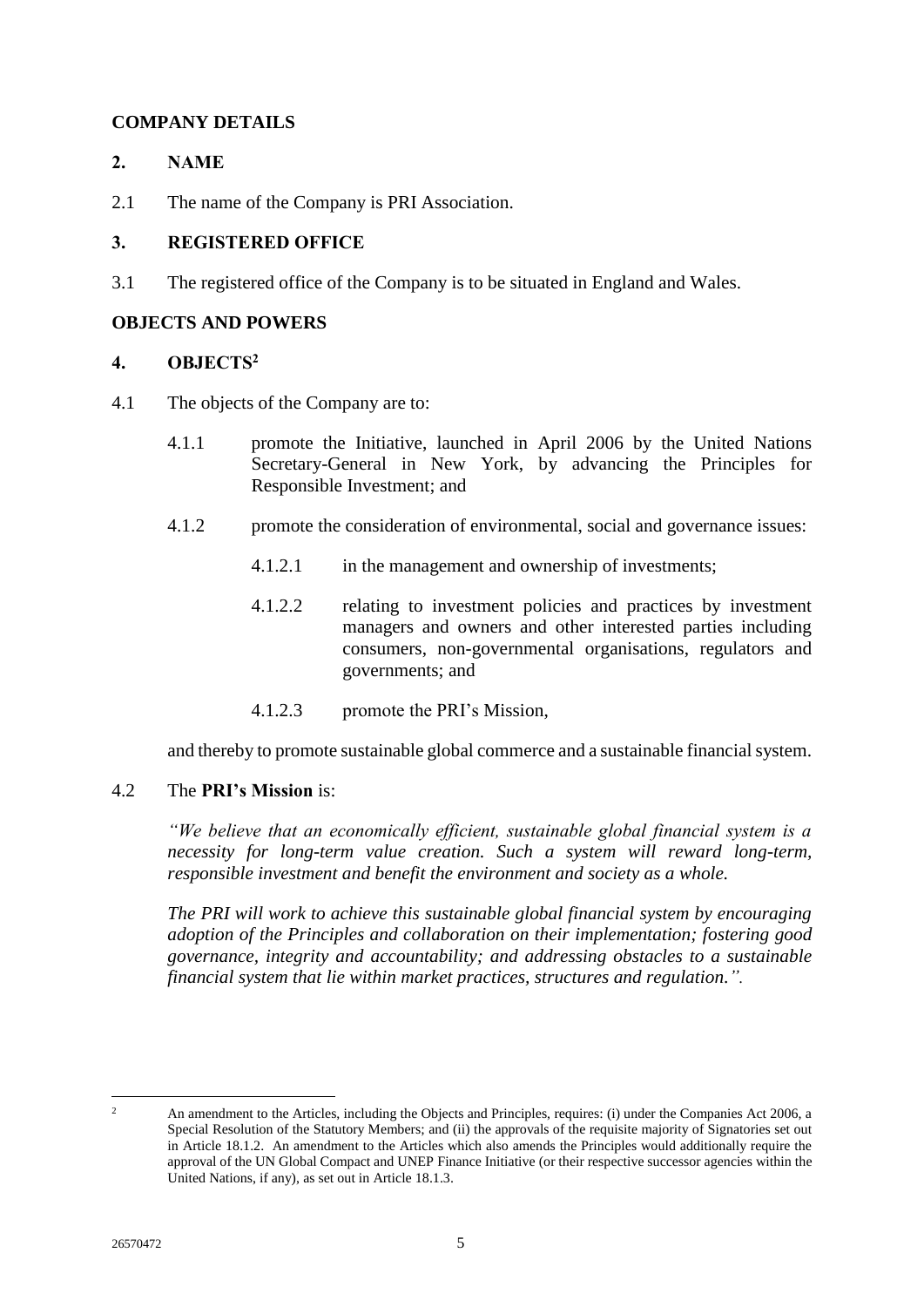# <span id="page-9-0"></span>**5. POWERS**

- 5.1 The Company has the following powers for the purpose of promoting the Objects:
	- 5.1.1 to organise or otherwise promote training and education and capacity building;
	- 5.1.2 to arrange, hold or otherwise promote conferences, lectures, meetings, courses, seminars and discussions;
	- 5.1.3 to collect, analyse, distribute, exchange or publish information, statistics and advice;
	- 5.1.4 to foster, undertake, carry out and commission research and to disseminate and exchange the results of any such research;
	- 5.1.5 to co-operate with UNEP Finance Initiative, the UN Global Compact (or their respective successor agencies within the United Nations, if any) and other United Nations programmes and divisions and any other authority or organisation, international, national, local or otherwise;
	- 5.1.6 to borrow and raise money in such manner and on such security as the Company may think fit;
	- 5.1.7 to raise funds and to invite and receive contributions from any person or persons whatsoever by way of subscription, donation or otherwise and to accept any gift or transfer of property, provided that this will be without prejudice to the ability of the Company to disclaim any gift in whole or in part in such circumstances as the Company may think fit;
	- 5.1.8 to make grants or loans of money and to give guarantees or provide security for the performance of contracts;
	- 5.1.9 to operate bank accounts;
	- 5.1.10 to deposit and invest funds with all the powers of a beneficial owner, including but not limited to the power to delegate the management of such funds;
	- 5.1.11 to purchase, take on lease or in exchange, hire or otherwise acquire any real or personal property and any rights or privileges and to construct, maintain and alter any buildings or erections in which the Company for the time being has an interest;
	- 5.1.12 to sell, let, mortgage, dispose of or turn to account all or any of the property or assets of the Company;
	- 5.1.13 to insure and arrange insurance cover of every kind and nature in respect of the Company, its property and assets, and to take out other insurance policies to protect the Company, its employees, agents or members as required, including but not limited to indemnity insurance to cover the liability of the Directors and any other officer of the Company;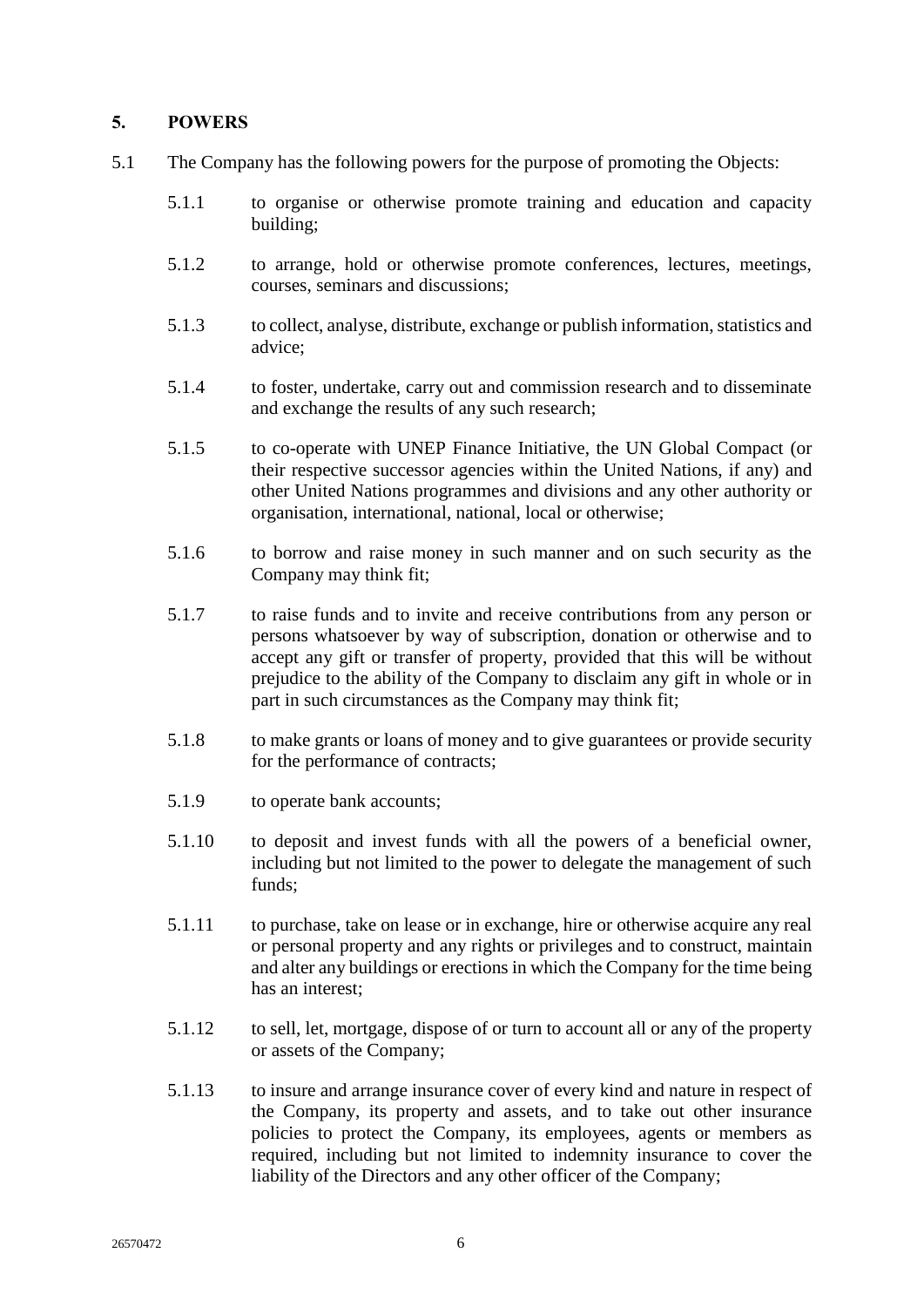- 5.1.14 to employ and pay staff, agents, consultants and other professional persons or advisors;
- 5.1.15 to make all reasonable and necessary provision for the payment of pensions and superannuation to or on behalf of employees and their widows and other dependants;
- 5.1.16 to enter into contracts to provide services to or on behalf of other bodies;
- 5.1.17 to purchase or form trading companies alone or jointly with others;
- 5.1.18 to subscribe to, become a member of, or amalgamate or co-operate with any other organisation, institution, society or body not formed or established for purposes of profit (whether incorporated or not and whether in Great Britain or Northern Ireland or elsewhere) whose objects are wholly or in part similar to those of the Company and which by its constitution prohibits the distribution of its income and property amongst its members to an extent at least as great as is imposed on the Company under or by virtue of Article [6,](#page-10-1) and to purchase or otherwise acquire and undertake all such part of the property, assets, liabilities and engagements as may lawfully be acquired or undertaken by the Company of any such organisation, institution, society or body;
- 5.1.19 to enter into partnership, joint venture or other arrangement with any body with objects similar in whole or part to the Objects:
- 5.1.20 to affiliate to or accept affiliation from any body with objects similar in whole or part to the Objects;
- 5.1.21 to act as trustee of any trust;
- 5.1.22 to make any charitable donation either in cash or assets; and
- 5.1.23 to do all such other lawful things as are calculated to further the Objects, or any of them, or are incidental or conducive to doing so.

# <span id="page-10-0"></span>**APPLICATION, PAYMENT OR DISTRIBUTION OF THE COMPANY'S INCOME AND PROPERTY**

## <span id="page-10-1"></span>**6. APPLICATION OF INCOME AND PROPERTY**

- 6.1 The income and property of the Company must be applied solely towards the promotion of the Objects.
- 6.2 None of the income or property of the Company may be paid or transferred by way of dividend to a person in his or her capacity as a Statutory Member.
- 6.3 A Director:
	- 6.3.1 may be employed and remunerated by the Company for acting as a Director;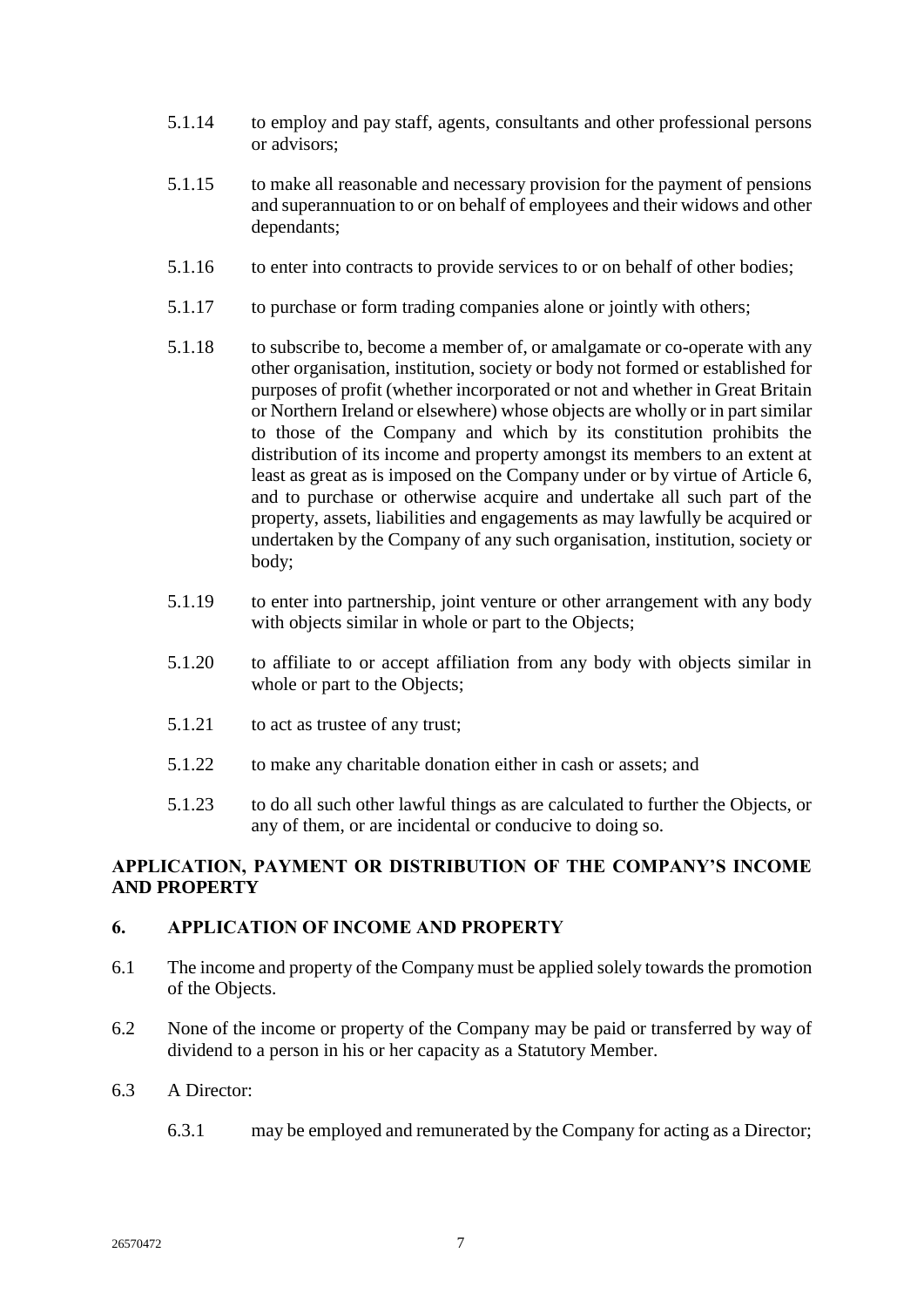- 6.3.2 may be paid reasonable out-of-pocket expenses properly incurred when acting on behalf of the Company;
- 6.3.3 may receive an indemnity from the Company in accordance with Article [25;](#page-31-3) and
- 6.3.4 may benefit from insurance cover purchased at the expense of the Company in accordance with Article [5.](#page-9-0)

# <span id="page-11-0"></span>**7. CONFLICTS OF INTERESTS**

- <span id="page-11-5"></span>7.1 Whenever a Director has a personal interest (including but not limited to a personal financial interest or a duty of loyalty owed to another organisation or person) directly or indirectly in a matter to be discussed at a meeting of the Directors or a committee of the Directors or in any transaction or arrangement with the Company (whether proposed or already entered into), the Director concerned must:
	- 7.1.1 declare his or her interest at or before any discussion on the item;
	- 7.1.2 not take part in any discussion on the item save to the extent that he or she is invited expressly to contribute information;
	- 7.1.3 not be counted in the quorum for the part of any meeting and any vote devoted to that item; and
	- 7.1.4 withdraw during the vote and have no vote on the item.
- <span id="page-11-3"></span><span id="page-11-2"></span>7.2 Articles [7.1.2](#page-11-2) to [7.1.4](#page-11-3) (inclusive) will not apply where the matter to be discussed is in respect of a policy of insurance as authorised in the Articles.
- <span id="page-11-1"></span>7.3 If a conflict of interests arises for a Director (whether due to a personal financial interest or to a duty of loyalty owed to another organisation or person or otherwise) and the conflict is not authorised by virtue of any other provision in the Articles, then, on the matter being proposed to the Directors, the unconflicted Directors may authorise the conflict of interests (the **Authorised Conflict**) subject to the conditions in Article [7.4.](#page-11-4)
- <span id="page-11-4"></span>7.4 A conflict of interests may only be authorised under Article [7.3](#page-11-1) if:
	- 7.4.1 the unconflicted Directors consider it is in the interests of the Company to do so in the circumstances applying;
	- 7.4.2 the procedures of Article [7.1](#page-11-5) are followed in respect of the Authorised Conflict; and
	- 7.4.3 the terms of the Procurement Policy are complied with in respect of any direct or indirect benefit to the conflicted Director which may arise from the Authorised Conflict.
- 7.5 Where a conflict is authorised in accordance with Articles [7.3](#page-11-1) and [7.4](#page-11-4) above, the unconflicted Directors, as they consider appropriate in the interests of the Company, may set out any express terms of the authorisation, which may, but need not, include authorising the conflicted Director: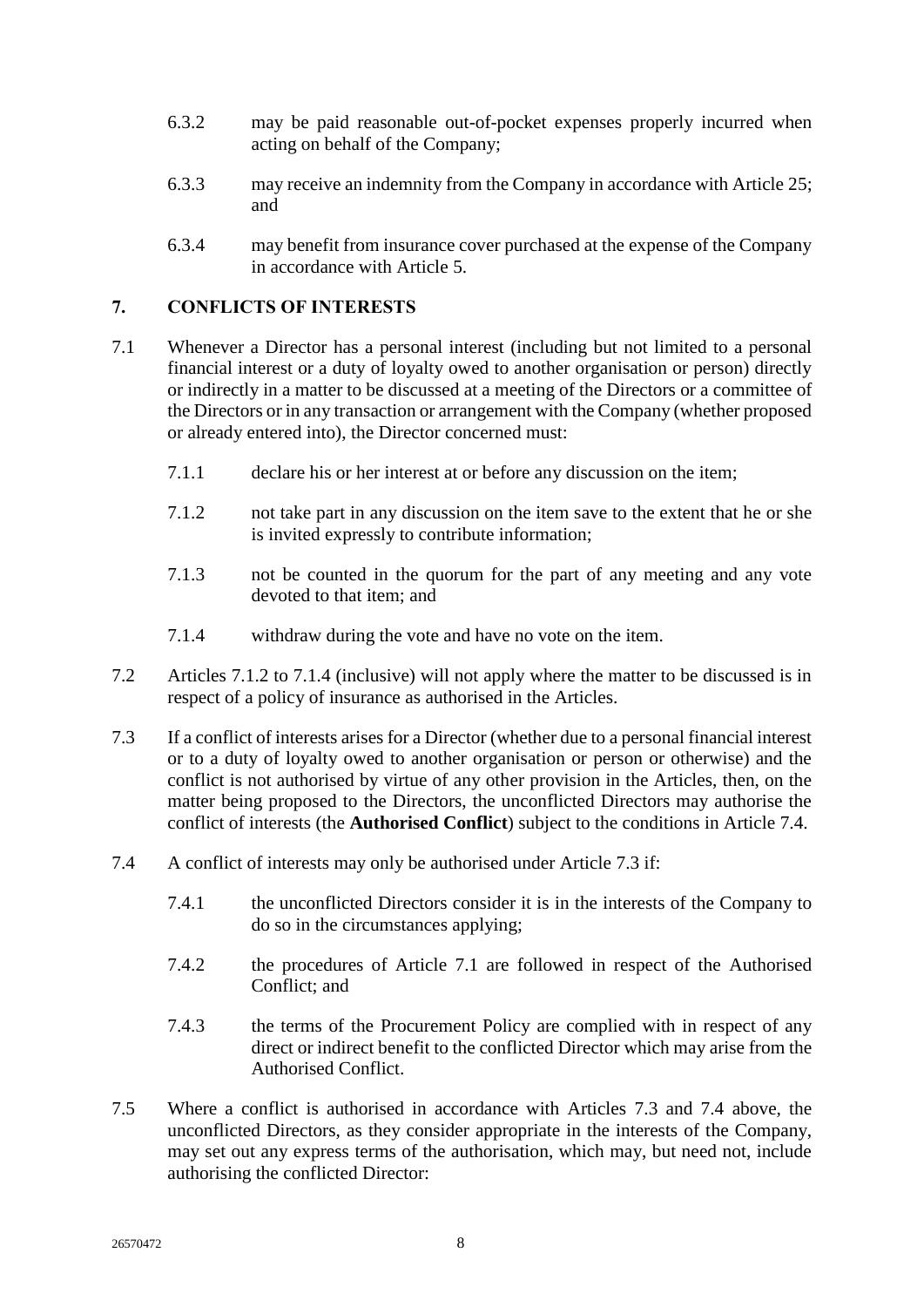- 7.5.1 to disclose information confidential to the Company to a third party; or
- 7.5.2 to refrain from taking any step required to remove the conflict,

and may impose conditions on the authorisation.

# <span id="page-12-0"></span>**8. SURPLUS ASSETS**

- <span id="page-12-1"></span>8.1 If on the winding-up or dissolution of the Company there remains, after the satisfaction of all its debts and liabilities, any property whatsoever of the Company (the Company's **Surplus Assets**), the same must not be paid to or distributed among the Statutory Members of the Company, but must be given or transferred in accordance with this Article.
- <span id="page-12-3"></span><span id="page-12-2"></span>8.2 The Directors may at any time before, and in expectation of, the Company's dissolution resolve that the Surplus Assets are to be, on or before the dissolution, applied or transferred in any of the following ways:
	- 8.2.1 directly for one of more of the Objects; or
	- 8.2.2 to any one or more institutions that has or have objects similar to the Objects provided that any such institution prohibits the distribution of its income and property to an extent at least as great as is imposed on the Company under or by virtue of Article [6.](#page-10-1)
- <span id="page-12-5"></span><span id="page-12-4"></span>8.3 In the event of no resolution being passed by the Directors in accordance with Article [8.2,](#page-12-2) on the winding-up or dissolution of the Company, the Surplus Assets must be applied or transferred only in the manner set out in either Article [8.2.1](#page-12-3) or [8.2.2](#page-12-4) as directed by the UN Global Compact and the UNEP Finance Initiative (or their respective successor agencies within the United Nations) acting jointly. If either of those agencies (or their respective successor agencies within the United Nations) is no longer functioning, then the remaining agency will be entitled to act alone. Any direction made under this Article [8.3](#page-12-5) that requires the application or transfer of the Surplus Assets other than in the manner set out in either Articles [8.2.1](#page-12-3) or [8.2.2](#page-12-4) is to be disregarded.
- 8.4 If:
	- 8.4.1 no direction has been made under Article [8.3](#page-12-5) in respect of any or all of the Surplus Assets within six (6) months of the date of the winding-up or dissolution of the Company; or
	- 8.4.2 both of the UN Global Compact and the UNEP Finance Initiative (or their respective successor agencies within the United Nations) are no longer functioning,

then the Surplus Assets must instead be applied as directed by the High Court of England and Wales.

8.5 If the Company is a trustee of any trusts at the time it is wound up or dissolved, the Company must procure the appointment of a new trustee or trustees of those trusts in the place of the Company.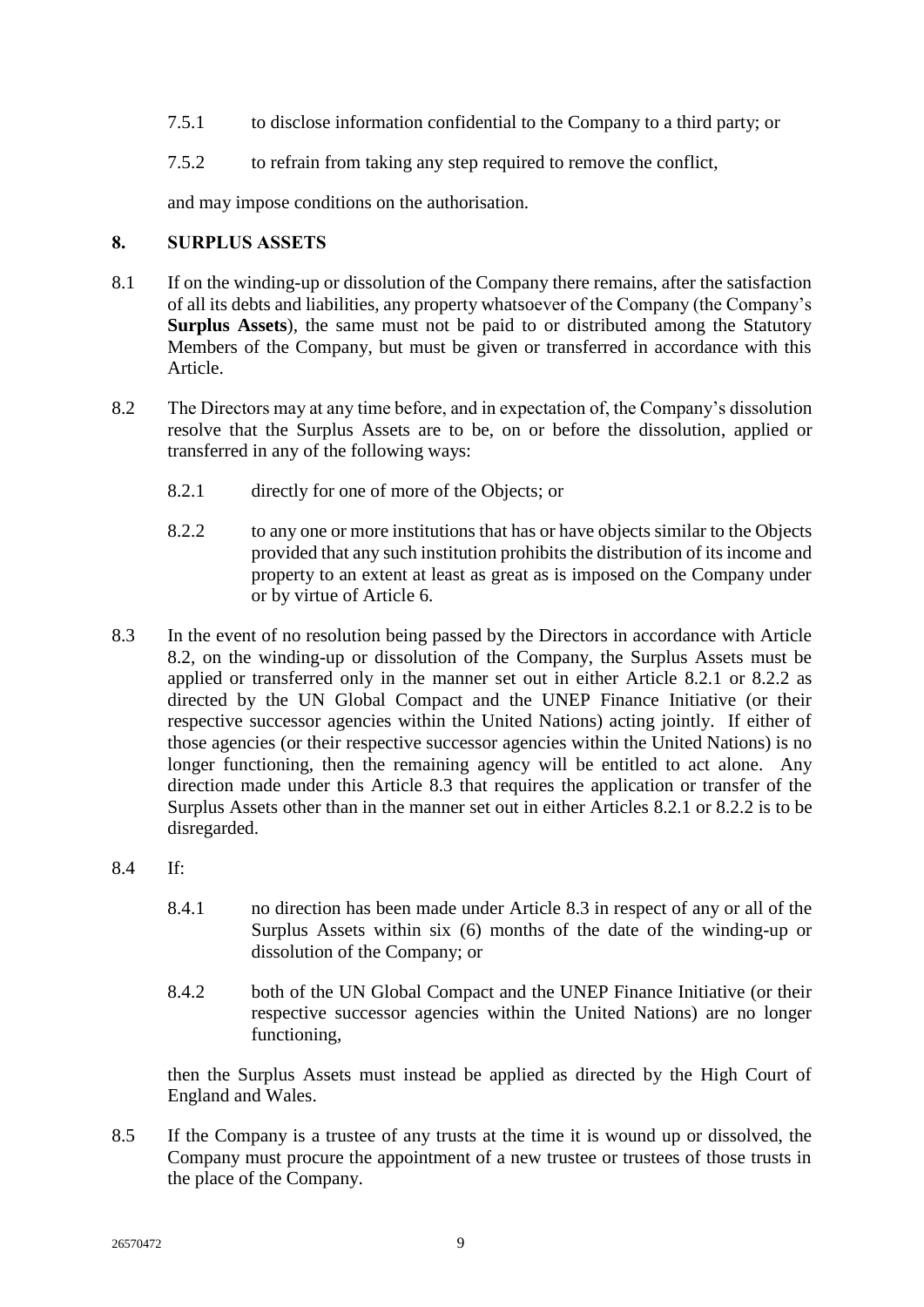# <span id="page-13-0"></span>**PROVISIONS RELATING TO THE BOARD**

#### <span id="page-13-2"></span><span id="page-13-1"></span>**9. MEMBERSHIP OF THE BOARD**

#### **Composition**

- <span id="page-13-8"></span>9.1 Subject to the transitional arrangements set out in Article [9.5,](#page-13-5) the Board will be constituted as follows:
	- 9.1.1 seven Directors who have been elected by the Asset Owner Signatories in accordance with Article [10;](#page-15-0)
	- 9.1.2 two Directors who have been elected by the Investment Manager Signatories in accordance with Article [10;](#page-15-0)
	- 9.1.3 one Director who has been elected by the Professional Service Partner Signatories in accordance with Article [10;](#page-15-0) and
	- 9.1.4 one Director, who has been nominated by the Directors to serve as the Chair and has had such nomination confirmed by the Signatories in accordance with Article [10.](#page-15-0)

#### <span id="page-13-9"></span><span id="page-13-6"></span>**Permanent UN Advisors**

- <span id="page-13-7"></span><span id="page-13-3"></span>9.2 UN Global Compact and UNEP Finance Initiative (or their respective successor agencies within the United Nations) may each appoint one senior representative to serve as one of two permanent UN advisors to the Board (each a **Permanent UN Advisor**).
- 9.3 Each of the UN Global Compact and the UNEP Finance Initiative (or their respective successor agencies within the United Nations) may remove its respective appointee Permanent UN Advisor and appoint another individual in his or her place from time to time by giving written notice of the removal and appointment to the Company.
- 9.4 Each of the Permanent UN Advisors is entitled to receive notice of, attend and speak at all meetings of the Board, but is not entitled to vote on any resolution of the Board.

## **Transitional Arrangements**

<span id="page-13-5"></span><span id="page-13-4"></span>9.5 The Directors as at the date of adoption of these Articles are the individuals named in the table below, each of whom will continue in office until 31 December in the year set out opposite his or her name in the table (unless his or her office is terminated earlier). Each of the Directors named in the table below is to be deemed for all purposes under these Articles to have been elected by the category of Signatories set out opposite his or her name: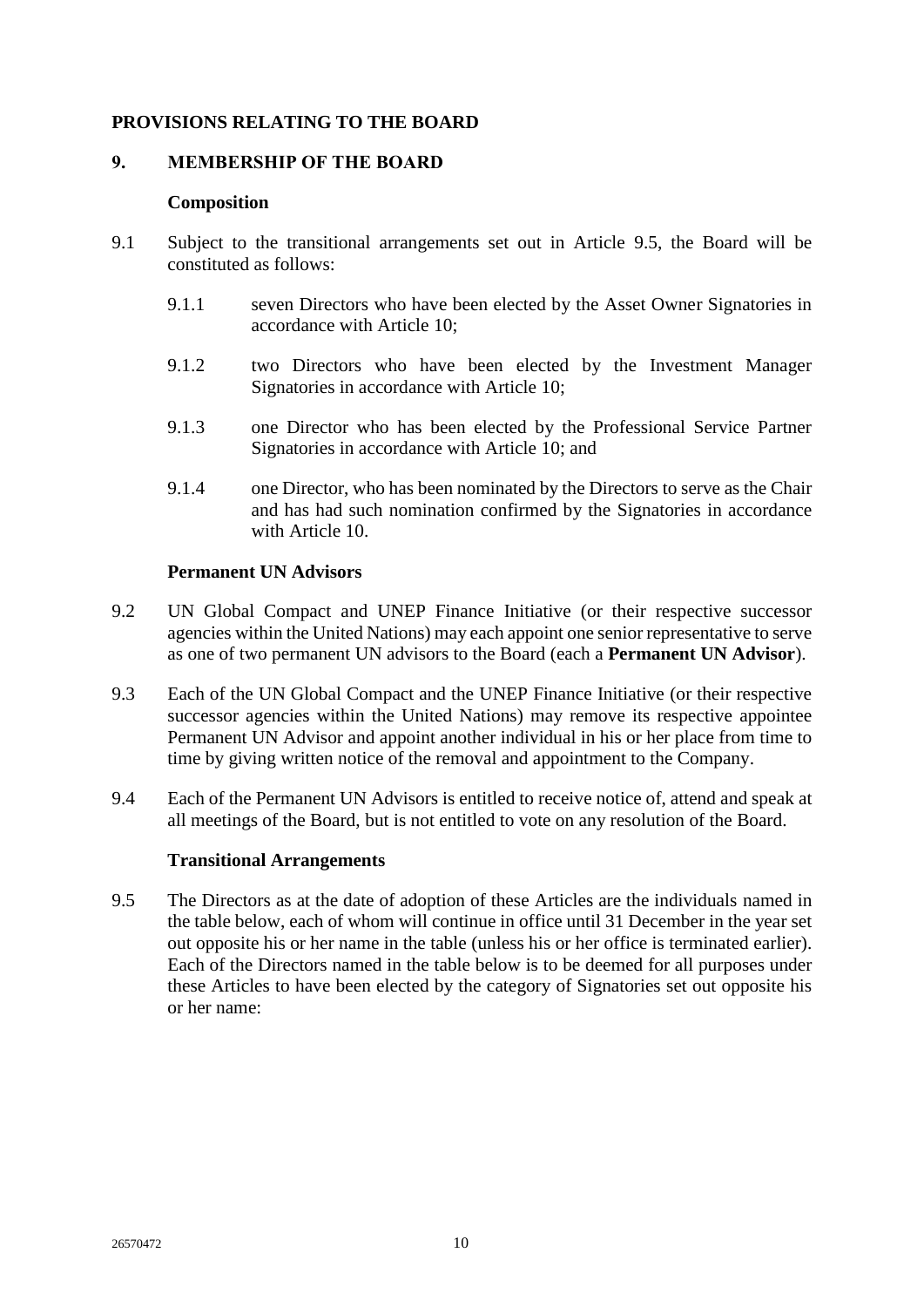| <b>Director</b>                  | <b>Category of</b><br><b>Signatories</b>              | <b>End of current</b><br>term of office | <b>Number of</b><br>current<br>consecutive terms<br>served (including<br>current term) |
|----------------------------------|-------------------------------------------------------|-----------------------------------------|----------------------------------------------------------------------------------------|
| <b>Martin Skancke</b><br>(Chair) | Not applicable                                        | 2017                                    | $\mathbf{1}$                                                                           |
| Niels Erik Petersen              | <b>Asset Owner</b><br>Signatories                     | 2016                                    | $\overline{2}$                                                                         |
| Daniel Simard                    | <b>Asset Owner</b><br>Signatories                     | 2015                                    | 3                                                                                      |
| David Atkin                      | <b>Asset Owner</b><br>Signatories                     | 2015                                    | $\overline{2}$                                                                         |
| Renosi Mokate                    | <b>Asset Owner</b><br>Signatories                     | 2017                                    | $\mathbf{1}$                                                                           |
| Priya Mathur                     | <b>Asset Owner</b><br>Signatories                     | 2017                                    | $\overline{2}$                                                                         |
| <b>Mark Chaloner</b>             | <b>Asset Owner</b><br>Signatories                     | 2017                                    | $\mathbf{1}$                                                                           |
| Eric Wetlaufer                   | <b>Asset Owner</b><br>Signatories                     | 2015                                    | $\mathbf{1}$                                                                           |
| Marcel Barros                    | <b>Asset Owner</b><br>Signatories                     | 2017                                    | $\overline{2}$                                                                         |
| Luciane Ribeiro                  | Investment<br>Manager<br>Signatories                  | 2017                                    | 2                                                                                      |
| Peter Webster                    | Professional<br><b>Service Partner</b><br>Signatories | 2016                                    | 1                                                                                      |
| Geeta Aiyer                      | Investment<br>Manager<br>Signatories                  | 2017                                    | $\mathbf{1}$                                                                           |
| Colin Melvin                     | Professional<br><b>Service Partner</b><br>Signatories | 2016                                    | $\mathbf{1}$                                                                           |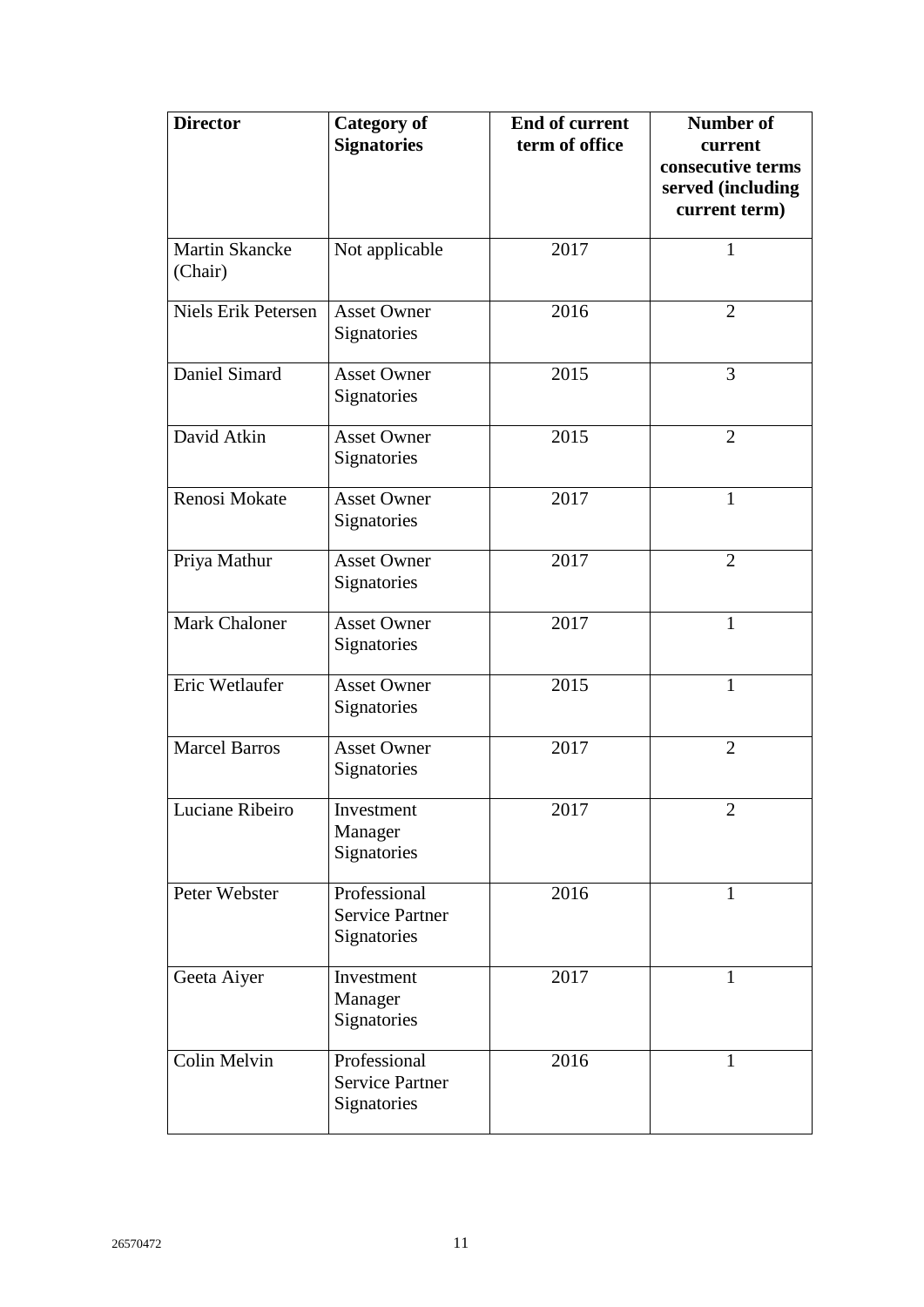## <span id="page-15-0"></span>**10. ELECTION OF DIRECTORS, APPOINTMENT OF CHAIR AND TERM OF OFFICE**

#### **Election of Directors**

- <span id="page-15-3"></span><span id="page-15-1"></span>10.1 The Directors will, in each calendar year, organise an election of Directors to fill vacancies on the Board that will arise on the termination of office of one or more Directors at the end of that calendar year (an **Annual Election**).
- <span id="page-15-4"></span>10.2 To be eligible to stand for election as a Director by a category of Signatories (a **Relevant Category**), a person must:
	- 10.2.1 be a Relevant Officer or Former Relevant Officer of a Signatory of the Relevant Category; and
	- 10.2.2 be:
		- 10.2.2.1 nominated by a Signatory of the Relevant Category and seconded by another Signatory of the Relevant Category; or
		- 10.2.2.2 in the case of a Mid-Term Election, nominated: (a) by a Signatory of the Relevant Category and seconded by another Signatory of the Relevant Category, OR (b) by the Board; and
	- 10.2.3 satisfy any additional eligibility requirements prescribed by the Board in accordance with Article [10.10](#page-16-4) in respect of the vacancy for which he or she is standing; and
	- 10.2.4 be a natural person (not a company or other organisation) who confirms in writing his or her willingness to be a Director and a Statutory Member.
- 10.3 In any election under this Article [10:](#page-15-0)
	- 10.3.1 a Signatory may only nominate any one person for election and second any one person for election (and having nominated a person may not also second that person in the same election); and
	- 10.3.2 each nomination or seconding of a person by a Signatory must be in writing.

## **Term of Office of Elected Directors**

- <span id="page-15-2"></span>10.4 Each Director who is elected in an Annual Election is elected for a term of three (3) calendar years, commencing on 1 January of the year next following the announcement of his or her election.
- 10.5 Each Director who is elected in a Mid-Term Election is elected for a term commencing on the date of his or her election and ending on 31 December of the second calendar year immediately following the end of the calendar year in which the director is elected*.*
- 10.6 No person elected as a Director may serve more than three (3) consecutive terms as an elected Director. In the case of a person deemed elected as set out in Article 9.5, the number of consecutive terms served by that person as a PRI Advisory Council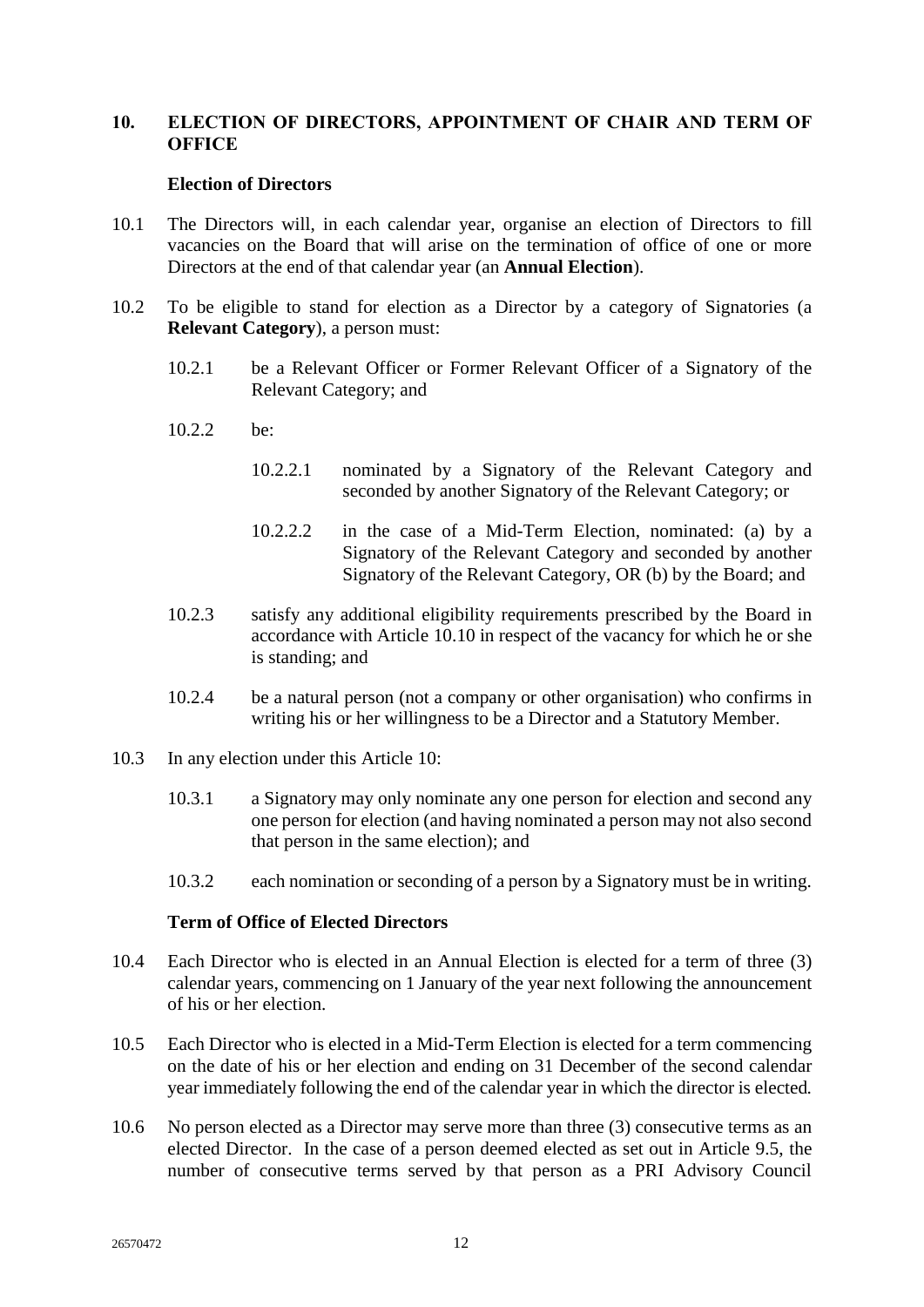Representative immediately prior to the date of the adoption of these Articles (as set out in the last column in the table in Article [9.5\)](#page-13-5) will be deemed to be consecutive terms that such person has served as a Director for the purpose of these Articles.

10.7 A Director who has served for three (3) consecutive terms as an elected Director will be eligible to stand for election as a Director (subject to satisfying the other eligibility requirements of these Articles) provided that the office for which he or she seeks election commences no sooner than twelve (12) months after the end of those three (3) consecutive terms.

## **Mid-Term Elections**

<span id="page-16-3"></span><span id="page-16-0"></span>10.8 If, during a calendar year, there is a vacancy or there are vacancies on the Board for any of the positions referred to in Articles [9.1.1](#page-13-8) to [9.1.3](#page-13-9) (inclusive), the Directors may organise an election by Signatories of the Relevant Category or Relevant Categories to fill such vacancy or vacancies (a **Mid-Term Election**).

# **Diversity**

- <span id="page-16-1"></span>10.9 The Directors will seek to promote diversity of the Board through engagement with Signatories, the UN Global Compact and the UNEP Finance Initiative (or their respective successor agencies within the United Nations) and the Company's executives, by adoption of the Diversity Policy and appropriate Election Rules and by such other means as they deem appropriate.
- <span id="page-16-4"></span>10.10 In the case of any Annual Election or Mid-Term Election, the Board may, in respect of one or more of the vacancies to be filled, prescribe eligibility requirements for candidates wishing to stand for election as Directors additional to the other eligibility requirements of Article [10.2](#page-15-4) with a view to setting high leadership standards and enhancing the collective skills and/or experience and/or diversity of the Board. Such additional eligibility requirements will be prescribed in accordance with the guidelines provided in the Election Rules.
- 10.11 If, in the case of any Annual Election or Mid-Term Election, the Board prescribes additional eligibility requirements in accordance with Article [10.10,](#page-16-4) the Board will notify the Signatories of such requirements and the reason(s) for them before the relevant period for nomination opens.

## **Election Rules**

- <span id="page-16-2"></span>10.12 Only Asset Owner Signatories may vote in an election to fill a vacancy arising on the termination of the office of a Director who was elected by Asset Owner Signatories
- 10.13 Only Investment Manager Signatories may vote in an election to fill a vacancy arising on the termination of the office of a Director who was elected by Investment Manager Signatories.
- 10.14 Only Professional Service Partner Signatories may vote in an election to fill a vacancy arising on the termination of the office of a Director who was elected by Professional Service Partner Signatories.
- 10.15 In each election: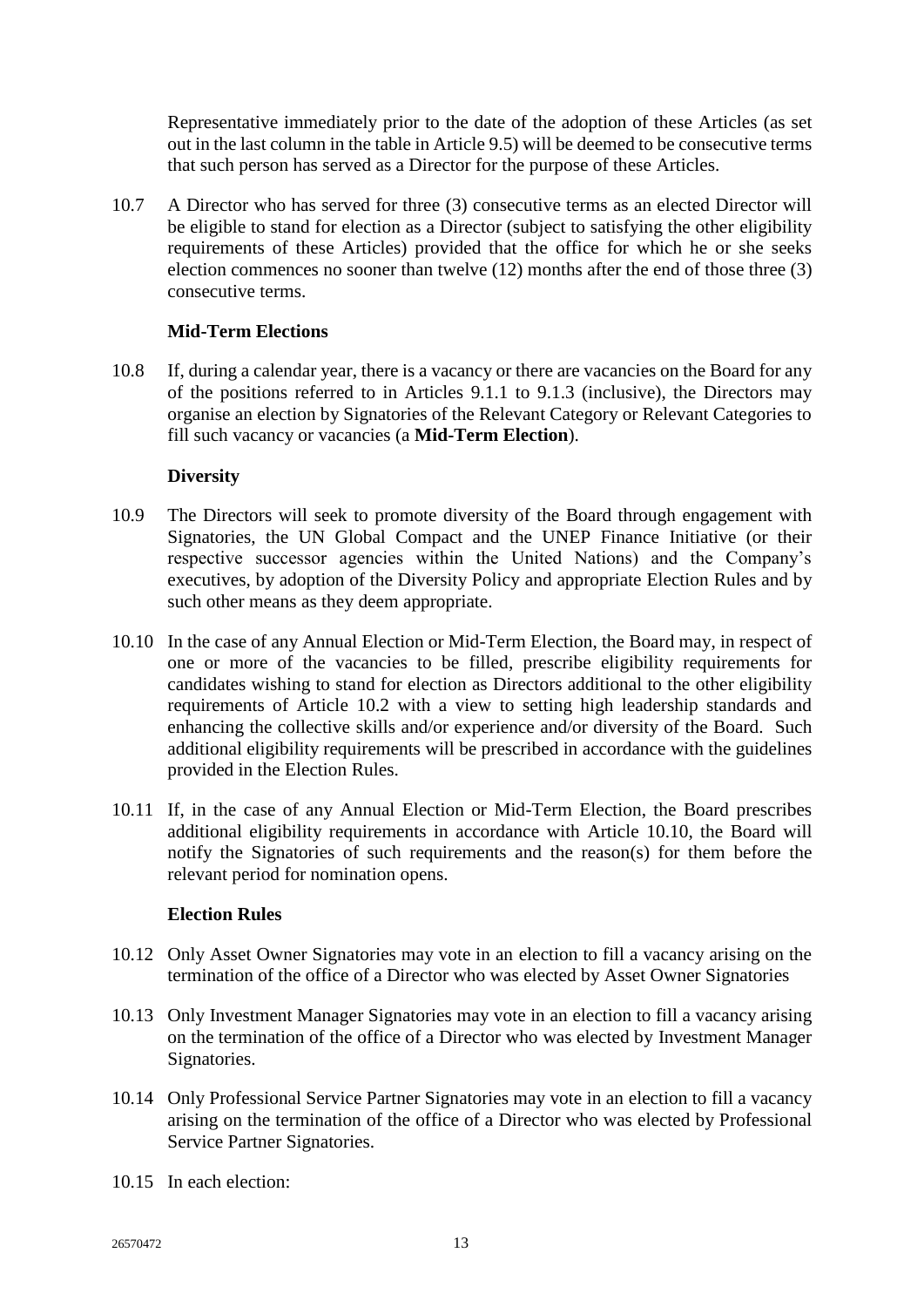- 10.15.1 each Signatory will have as many votes as there are vacancies on the Board to be filled by election by its category of Signatories; and
- 10.15.2 no Signatory may vote more than once for the same candidate.
- 10.16 In any election by a category of Signatories to fill a vacancy or vacancies on the Board (not being subject to additional eligibility requirements specified by the Board in accordance with Article [10.10\)](#page-16-4), the candidates, equal in number to the number of vacancies to be filled, who receive the highest number of votes from Signatories of the relevant category voting in an Electronic Poll will be deemed to be elected. When determining those candidates who have received the highest number of votes from Signatories of the relevant category for the purpose of this Article, any candidate who is elected under Article [10.17](#page-17-0) at that election by the relevant category of Signatories will not be included as part of such determination.
- <span id="page-17-0"></span>10.17 If, in any election:
	- 10.17.1 a single vacancy is the subject of particular additional eligibility requirements specified by the Board in accordance with Article [10.10,](#page-16-4) the eligible candidate who: (a) satisfies those additional eligibility requirements, and (b) receives the highest number of votes amongst eligible candidates who also satisfy those particular additional eligibility requirements, from Signatories of the relevant category voting in an Electronic Poll, will be deemed to be elected to fill such vacancy; or
	- 10.17.2 any two or more vacancies are the subject of the same particular additional eligibility requirements specified by the Board in accordance with Article [10.10,](#page-16-4) the eligible candidates who: (a) satisfy those particular additional eligibility requirements; (b) are equal in number to the number of vacancies to be filled; and (c) receive the highest number of votes amongst eligible candidates who also satisfy those additional eligibility requirements, from Signatories of the relevant category voting in an Electronic Poll, will be deemed to be elected to fill such vacancies.
- 10.18 If, in any election, there is only one eligible candidate nominated for election to fill a particular vacancy, that candidate will not be deemed automatically appointed as a Director. His or her appointment as a Director will require the approval of a simple majority of those Signatories of the relevant category voting in an Electronic Poll.
- 10.19 If, in any election, the number of eligible candidates nominated for election to fill particular vacancies is equal to or less than the number of such vacancies, those candidates will not automatically be deemed appointed as Directors. The appointment of any of those candidates as a Director to fill any of those particular vacancies will require the approval of a simple majority of those Signatories of the relevant category voting in an Electronic Poll.
- 10.20 Except as otherwise provided in these Articles, the procedures for the nomination and election of Directors will be determined by the Election Rules.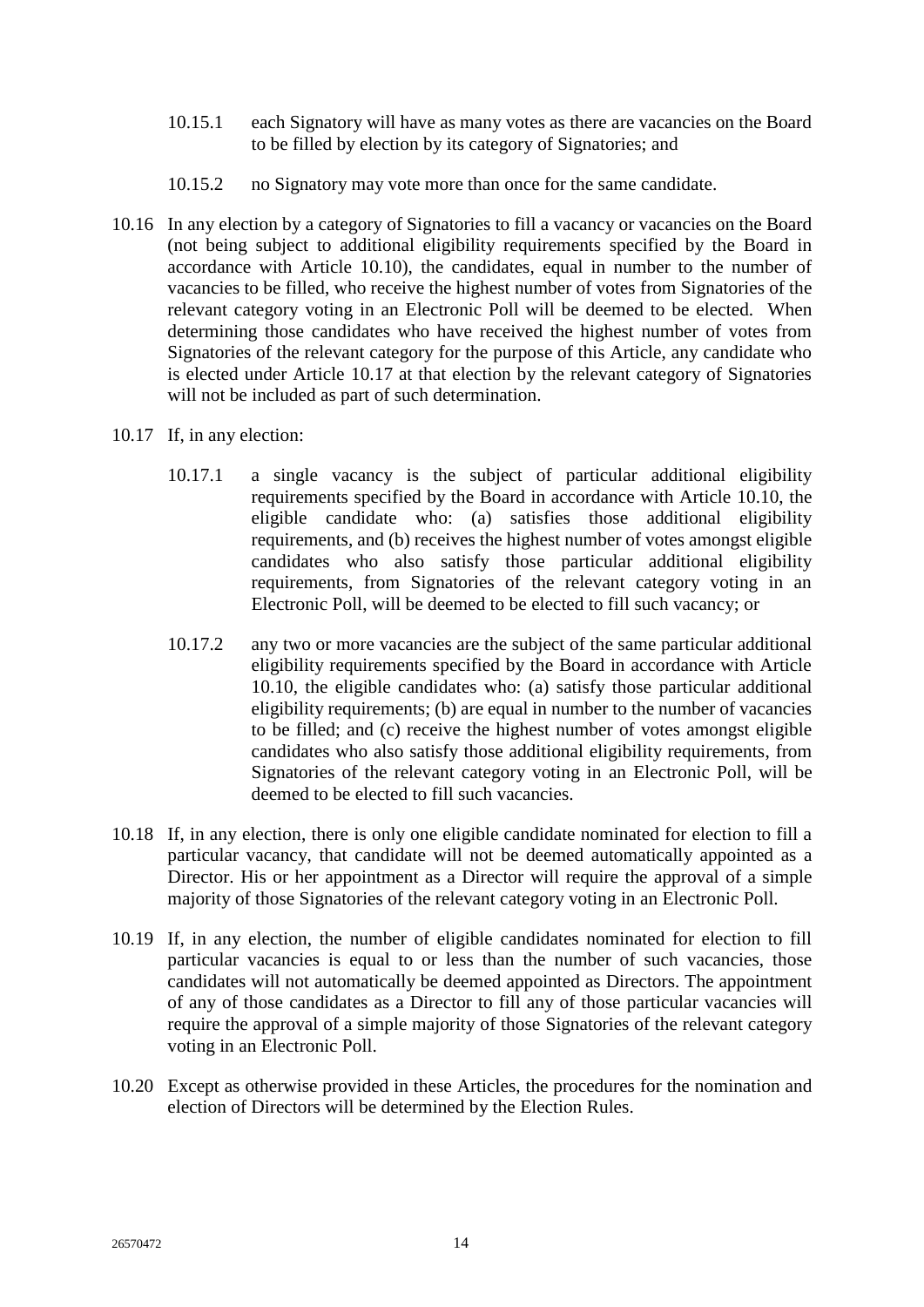# **Appointment of Chair**

- <span id="page-18-0"></span>10.21 To be eligible to be nominated by the Directors to be the Chair a person must be a natural person (not a company or other organisation) who confirms in writing his or her willingness to be a Director and a Statutory Member.
- 10.22 A person nominated by the Directors to be the Chair must, before taking office, have his or her appointment as Chair, and term of office (including commencement date), confirmed by the approval of:
	- 10.22.1 a simple majority of Signatories, including
	- 10.22.2 a simple majority of Asset Owner Signatories,

voting in an Electronic Poll.

10.23 Except as otherwise provided in these Articles, the method of the confirmation of the Chair will be determined by the Signatory Rules.

# **Term of Office of Chair**

- <span id="page-18-1"></span>10.24 The Chair may be appointed for a term of up to three (3) years, following the expiry of which period he or she will cease to serve as the Chair unless re-appointed in accordance with the provisions of these Articles.
- 10.25 A person who has served as the Chair for three (3) consecutive terms will be eligible for appointment as Chair (subject to satisfying the other eligibility requirements of these Articles) provided that the appointment commences no sooner than twelve (12) months after the end of those three (3) consecutive terms.

## **Independence of the Chair**

<span id="page-18-2"></span>10.26 The Chair is under a duty at all times to exercise his or her own independent judgment in the performance of his or her office, without regard to any connection he or she may have with any particular Signatory or Signatories, or any other person or organisation.

## **Interim Directors**

<span id="page-18-4"></span><span id="page-18-3"></span>10.27 If, in any circumstances, the Company has no Directors, the UN Global Compact and the UNEP Finance Initiative (or their respective successor agencies within the United Nations) will jointly be entitled to appoint two (2) persons to be Directors (each an **Interim Director** and together the **Interim Directors**). If either of those agencies (or their respective successor agencies within the United Nations) is no longer functioning, then the remaining agency will be entitled to act alone. The Interim Directors will, as soon as reasonably practicable after their appointment, invite nominations from the Signatories for persons to stand for election as Directors. The Interim Directors will have the power to conduct such an election for Directors as they see fit. Each Interim Director must step down at that election, although he or she will be entitled to stand for election as a Director if he or she fulfils the eligibility criteria set out in Article [10.2.](#page-15-4)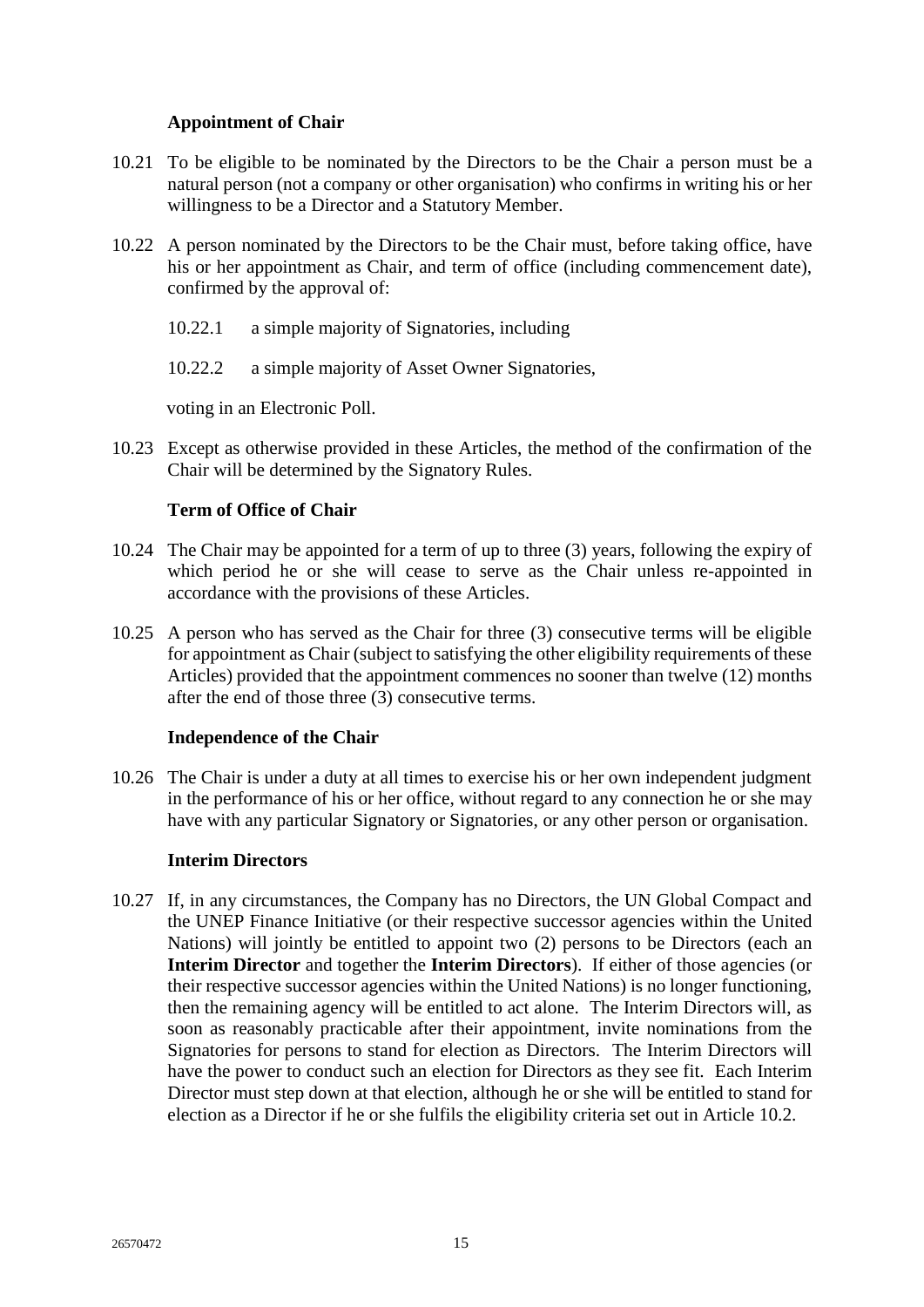# <span id="page-19-0"></span>**11. TERMINATION OF OFFICE**

- 11.1 The office of Director (including the Chair) is immediately vacated on the expiry of the Director's term of office or if
	- 11.1.1 the Director ceases to be a Director by virtue of any provision of the Act or becomes prohibited by law from being a Director;
	- 11.1.2 the Director becomes bankrupt or makes any arrangement or composition with his or her creditors generally;
	- 11.1.3 a registered medical practitioner who is treating the Director gives a written opinion to the Company stating that the Director has become physically or mentally incapable of acting as a director and may remain so for more than three months;
	- 11.1.4 by reason of the Director's mental health, a court makes an order which wholly or partly prevents the Director from personally exercising any powers or rights which he or she would otherwise have;
	- 11.1.5 the Director resigns his or her office by written notice to the Company provided at least two (2) Directors remain in office after the resignation takes effect;
	- 11.1.6 the Director fails to attend in any calendar year:
		- 11.1.6.1 the requisite number of Directors' meetings as required by the Terms of Reference for Directors; and / or
		- 11.1.6.2 a majority of the meetings of a Board committee to which the Director is appointed (if any),

unless, and to the extent that, there are exceptional reasons agreed in advance by the Chair for the Director not meeting such requirements in accordance with the Terms of Reference for Directors;

- 11.1.6.3 and the Directors resolve by simple majority of those voting on the resolution that his or her office be vacated;
- 11.1.7 the Director is directly or indirectly interested in any contract with the Company and fails to declare the nature of his or her interest as required by the Act or the Articles and the Directors resolve by simple majority of those voting on the resolution that his or her office be vacated;
- 11.1.8 the Director did not satisfy the criteria set out in Article [10.2](#page-15-4) at the time of his or her election and the Directors resolve by simple majority of those voting on the resolution that the office be vacated; or
- 11.1.9 the Director is declared by the Board to have failed to fulfil or to be incapable of fulfilling his or her proper functions as a Director, and/or to have brought the Company or the Initiative into disrepute, and, after having been given an opportunity to be heard, is accordingly removed by a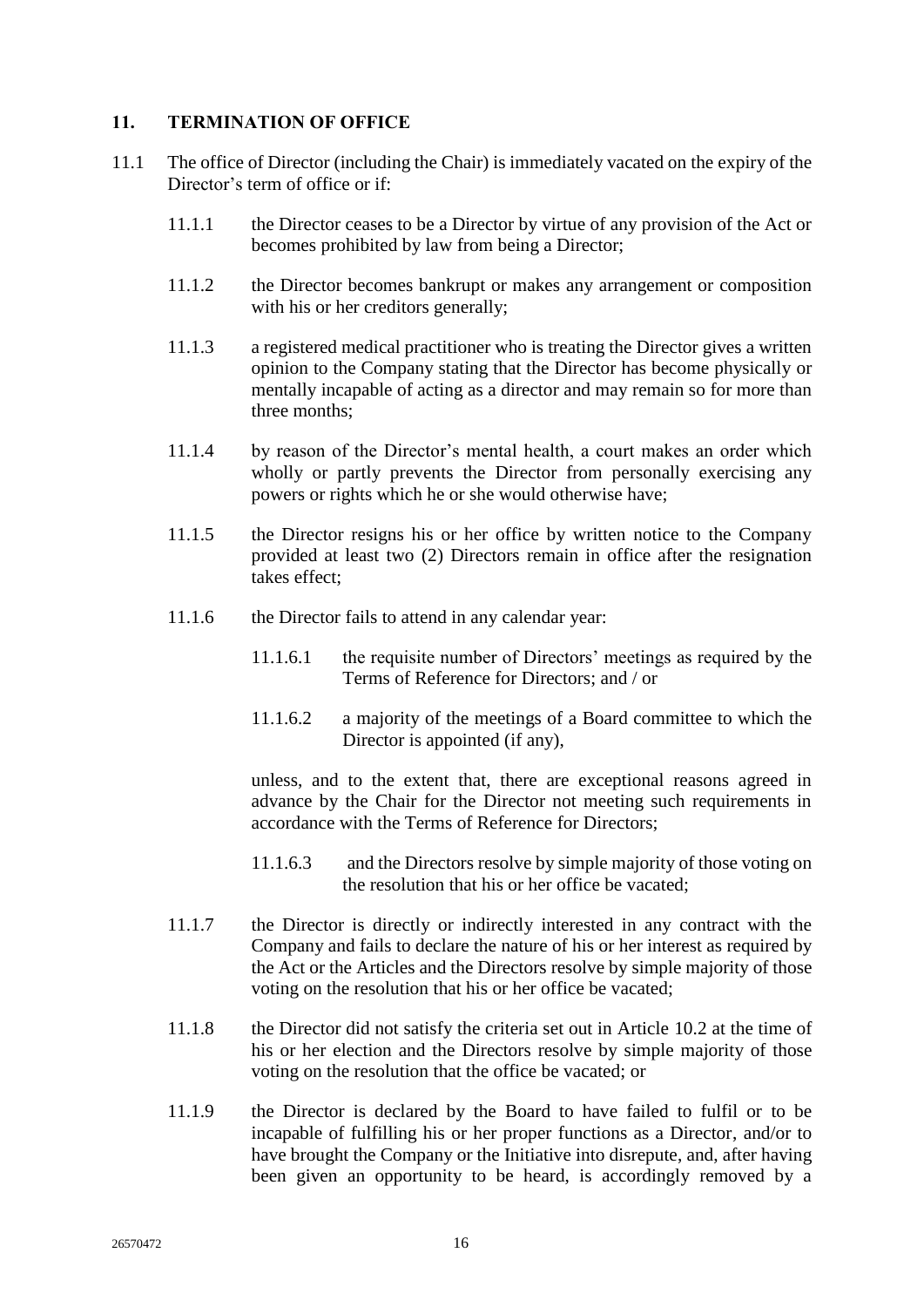resolution of the Board approved by two thirds of all of the Directors other than the Director who is the subject of the resolution for removal.

- <span id="page-20-6"></span>11.2 Notwithstanding Article 11.1, the office of Chair is vacated if the Directors resolve by simple majority of those voting on the resolution that the office be vacated.
- 11.3 If a Director, having been elected under Article [10,](#page-15-0) ceases to hold the position as Relevant Officer of a particular Signatory (an **Original Signatory**) that qualified him or her to be so elected, that Director will automatically retire from his or her office upon such cessation unless, before that retirement, the Company is notified in writing by the Original Signatory that it wishes the Director to complete his or her term of office, in which case, the Director, if he or she is so willing, may remain in office for the rest of that term. Any Director who retires from office in accordance with this Article [11.2](#page-20-6) may be permitted to stand for re-election as a Director provided that he or she satisfies the eligibility requirements of Article [10.2.](#page-15-4)

# <span id="page-20-0"></span>**12. POWERS AND DUTIES OF THE DIRECTORS**

- 12.1 Subject to the provisions of the Act and the Articles and to any directions given by Special Resolution, the business of the Company will be managed by the Directors who may exercise all the powers of the Company.
- 12.2 No alteration of the Articles and no direction given by Special Resolution will invalidate anything which the Directors have done before the making of the alteration or the passing of the resolution.
- 12.3 A meeting of the Directors at which a quorum is present may exercise all powers exercisable by the Directors.

## **Terms of Reference for Directors**

<span id="page-20-1"></span>12.4 Each Director must comply with the Terms of Reference for Directors applicable to him or her

## **Procurement Policy**

<span id="page-20-3"></span><span id="page-20-2"></span>12.5 The Directors must comply with the Procurement Policy.

## **Code of Ethics**

<span id="page-20-4"></span>12.6 The Directors must comply with the Code of Ethics.

#### **Strategic Plan**

<span id="page-20-7"></span>12.7 The Directors must every three (3) years devise, and, subject to a Formal Consultation required by Article [18.6,](#page-27-3) adapt and publish a three-year strategic plan for the Company (a **Strategic Plan**).

## <span id="page-20-5"></span>**13. PROCEEDINGS AND DECISIONS OF THE DIRECTORS**

13.1 Subject to the provisions of the Articles, the Directors may regulate their proceedings as they think fit.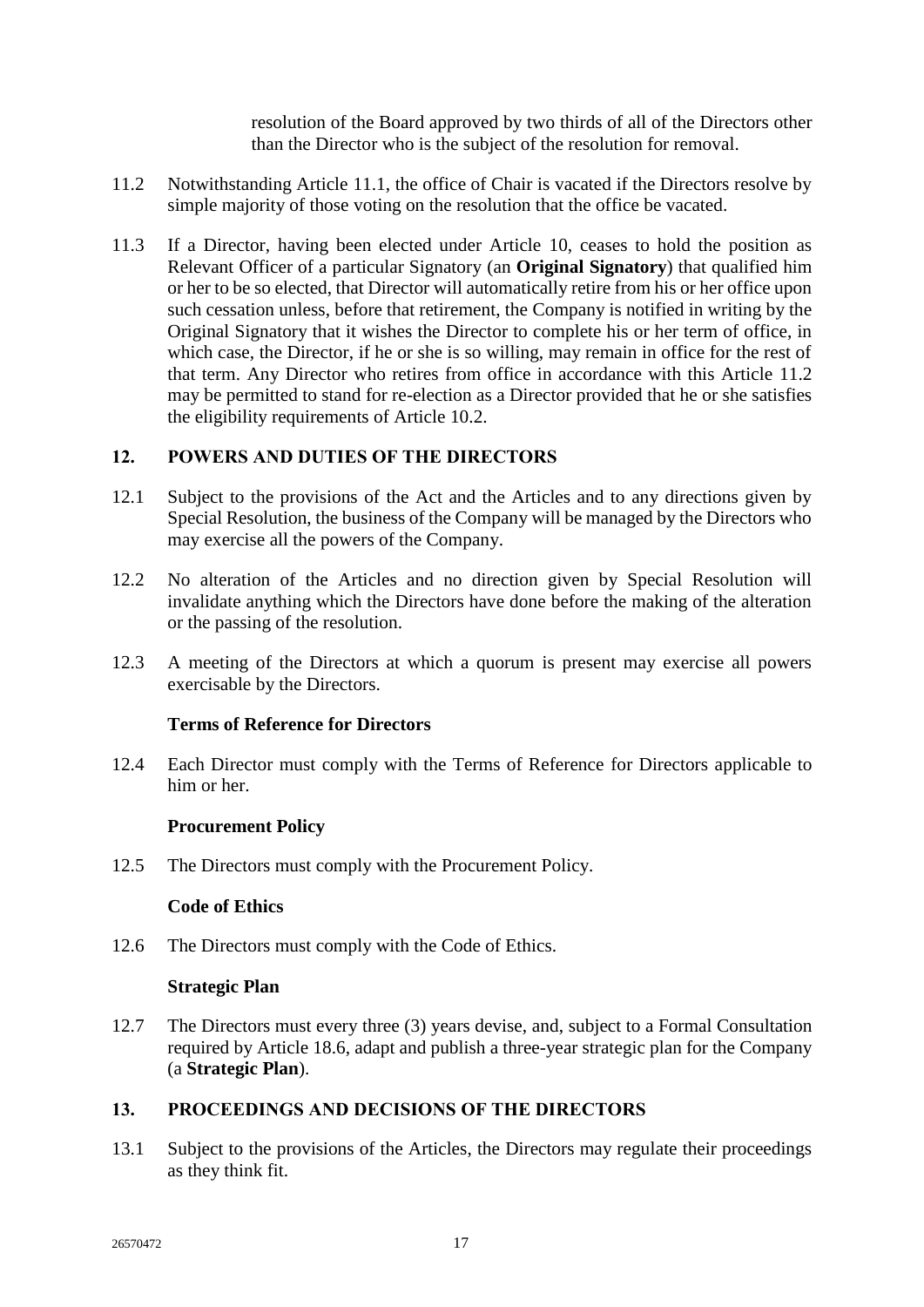# **Number of meetings**

<span id="page-21-1"></span><span id="page-21-0"></span>13.2 The Directors must hold at least three (3) meetings in each calendar year.

# **Calling a meeting and notice**

- 13.3 A meeting of the Directors may be called by any Director.
- 13.4 Notice of any meeting of the Directors must indicate:
	- 13.4.1 its proposed date, time and subject matter;
	- 13.4.2 where it is to take place; and
	- 13.4.3 if it is anticipated that Directors participating in the meeting will not be in the same place, how it is proposed that they should communicate with each other during the meeting.
- 13.5 In fixing the date and time of any meeting of the Directors, the Director calling it must try to ensure, subject to the urgency of any matter to be decided by the Directors, that as many Directors as practicable are likely to be available to participate in it.
- 13.6 Notice of a meeting of the Directors must be given to each Director and each Permanent UN Advisor, but need not be in writing.
- 13.7 Notice of a meeting of the Directors need not be given to Directors who waive their entitlement to notice of that meeting, which they may do by giving notice to that effect to the Company not more than seven days after the date on which the meeting is held. Where such notice is given after the meeting has been held, that does not affect the validity of the meeting, or of any business conducted at it.
- 13.8 Directors are to be treated as having waived their entitlement to notice of a meeting if they have not supplied the Company with the information necessary to ensure that they receive the notice before the meeting takes place.

# **Participation**

<span id="page-21-2"></span>13.9 Any Director or any Permanent UN Advisor may participate in a meeting of the Directors by means of video conference, telephone or similar communications equipment whereby all persons participating in the meeting can hear each other, and participation in such a meeting will constitute presence in person at that meeting.

## **Quorum**

- <span id="page-21-3"></span>13.10 No decision other than a decision to call a meeting of the Directors or a general meeting will be taken by the Directors unless a quorum participates in the decision-making process.
- <span id="page-21-4"></span>13.11 The quorum for decision-making by the Directors is as follows: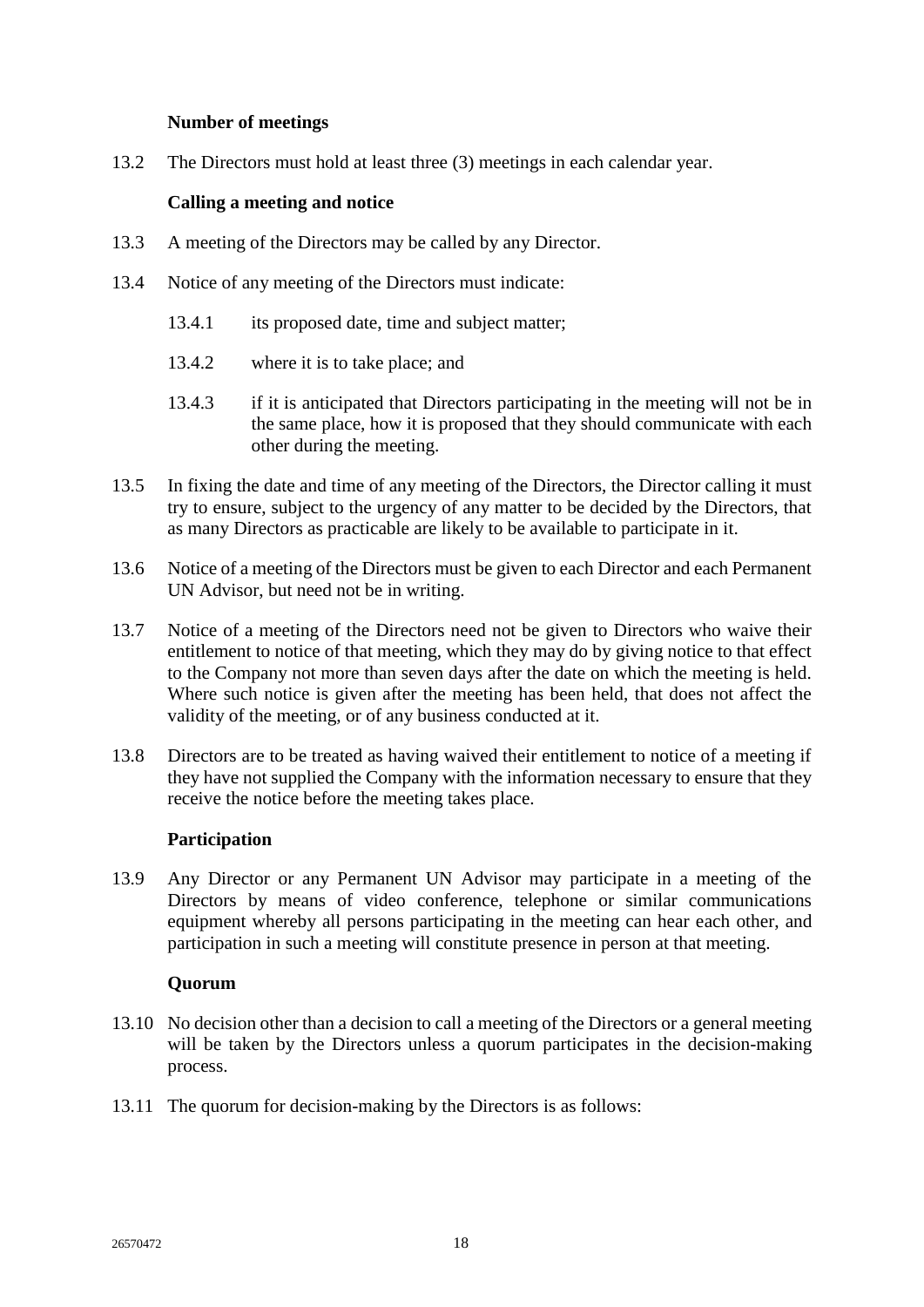|                                                                                                                            | Ouorum                                                                                                                                            |
|----------------------------------------------------------------------------------------------------------------------------|---------------------------------------------------------------------------------------------------------------------------------------------------|
| at any time during which the number of<br>serving Directors elected by the Asset<br>Owner Signatories is four (4) or more: | four (4) Directors elected by the Asset<br><b>Owner Signatories;</b>                                                                              |
| at any time during which the number of<br>serving Directors elected by the Assets<br>Owner Signatories is three (3):       | three (3) Directors elected by the Asset<br><b>Owner Signatories;</b>                                                                             |
| at any time during which the number of<br>serving Directors elected by the Assets<br>Owner Signatories is two (2):         | two (2) Directors elected by the Asset<br><b>Owners Signatories;</b>                                                                              |
| at any time during which there is a sole<br>serving Director elected by the Asset<br><b>Owner Signatories:</b>             | two (2) Directors, one of whom must be<br>the sole serving Director elected by the<br><b>Asset Owners Signatories;</b>                            |
| at any time during which there are no<br>serving Directors elected by the Asset<br><b>Owner Signatories:</b>               | any two $(2)$ Directors, unless there is a<br>sole serving Director at the relevant<br>time in which case that serving Director<br>may act alone. |

If the number of Directors elected by the Asset Owner Signatories serving as Directors is less than four (4) the remaining Directors must as soon as reasonably practicable arrange a Mid-Term Election of the Asset Owner Signatories for the purpose of filling all, or as many as possible, of the relevant vacancies.

13.12 A Director will not be counted in the quorum present at a meeting of the Directors in relation to a resolution on which he or she is not entitled to vote.

# **Voting and the Chair**

- <span id="page-22-0"></span>13.13 Questions arising at a meeting will be decided by a simple majority of votes unless otherwise specified in these articles.
- 13.14 The meetings of the Board will be run by the Chair or, in his or her absence, such Director as the Chair directs. If neither the Chair, nor the Chair's appointee is present within 30 minutes of the time appointed for the holding of a meeting, the Directors present may choose one of their number to chair the meeting. In the case of an equality of votes, the Chair (or chair, as the case may be) will not have a second or casting vote.
- 13.15 All acts done by any meeting of the Directors or of a committee, or by any person acting as a Director, will be as valid as if every such person had been duly appointed and was qualified to be a Director, even if it becomes apparent afterwards that there was some defect in the appointment of any such Director or person acting as a Director; or they or any of them were disqualified; or they or any of them were not entitled to vote on the matter.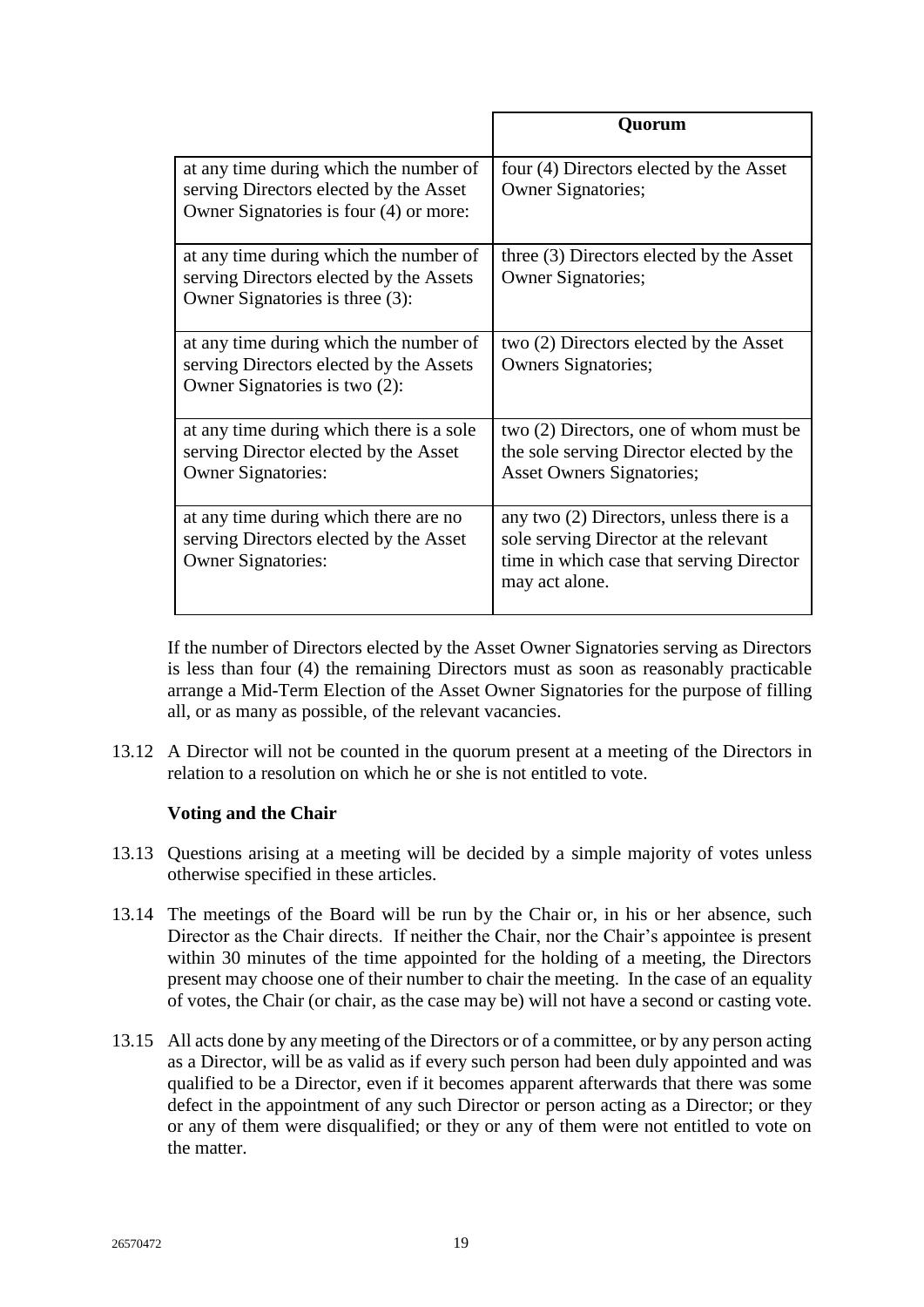# **Voting by a Director unable to attend a meeting of the Board**

- <span id="page-23-0"></span>13.16 A Director may not appoint an alternate director or anyone to act on his or her behalf at meetings of the Directors except as provided in Articles [13.17](#page-23-3) to [13.19](#page-23-4) (inclusive).
- <span id="page-23-3"></span>13.17 Any Director (other than the Chair) may, by giving notice in writing to the Company, appoint:
	- 13.17.1 any other Director who has been elected by the same category of Signatories as that Director; or
	- 13.17.2 the Chair,

to be his or her alternate Director (and remove any person so appointed). Each person acting as an alternate Director will be entitled to attend and vote at all meetings of the Board in his or her appointer's absence and to exercise at such meeting all the powers, rights and authorities of his or her appointer. Each person acting as an alternate Director has a separate vote at Board meetings for each Director for whom he or she acts as alternate in addition to his or her own vote. Any person acting as an alternate Director will only count as one for the purpose of determining whether a quorum is present. If, under the terms of these Articles, any such person acting as an alternate Director is not entitled to exercise his or her own vote in respect of a particular proposed resolution of the Board, then he or she may not exercise any additional vote in respect of that resolution that he or she has otherwise been appointed to exercise in accordance with this Article.

- 13.18 Each person acting as an alternate Director will alone be responsible to the Company for his or her own acts and defaults and will not be deemed to be the agent to the Director appointing him or her.
- <span id="page-23-4"></span>13.19 A Director appointed as an alternate Director under the terms of Article[s 13.17](#page-23-3) to [13.19](#page-23-4) (inclusive) will cease to exercise any powers, rights or authorities of his or her appointer immediately if his or her office as a Director is vacated for any reason or his or her appointer's office as a Director is vacated for any reason.

## **Written Board Resolutions**

<span id="page-23-1"></span>13.20 A resolution in writing, signed by a majority of all of the Directors entitled to receive notice of a meeting of the Directors and to vote upon the resolution will be as valid and effectual as if it had been passed at a meeting of the Directors duly convened and held, and it may consist of several documents in like form each signed by one or more Directors.

# <span id="page-23-2"></span>**14. BOARD COMMITTEES**

- 14.1 The Directors may: (i) constitute committees to facilitate the workings of the Board; and (ii) may, if they choose, delegate any of their powers to those committees, in each case on the basis set out in this Article [14.](#page-23-2) The provisions of Articles [14.4](#page-24-1) to [14.9](#page-24-2) (inclusive) will apply to committees constituted in accordance with this Article [14.](#page-23-2)
- <span id="page-23-5"></span>14.2 If the Directors constitute a committee to which they do not delegate any of their executive powers, then any Director or Permanent UN Advisor is eligible to be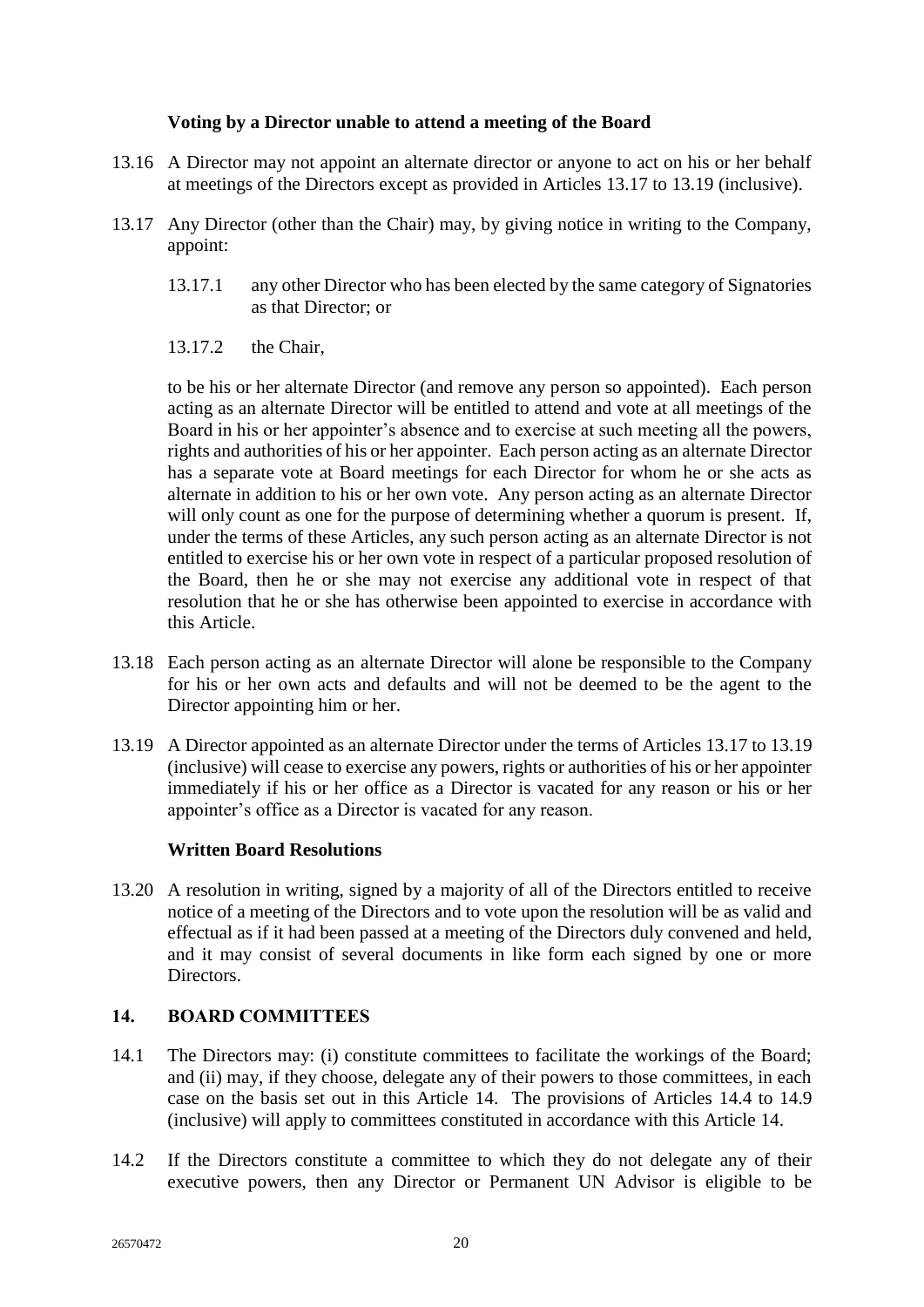appointed to, and may vote on any resolution of, that committee. A committee constituted in accordance with this Article [14.2,](#page-23-5) may invite any other person to attend its meetings and participate in any way that such committee sees fit, as long as that participation does not include a vote on any resolution of that committee.

- <span id="page-24-3"></span>14.3 If the Directors constitute a committee to which they delegate any of their executive powers then any Director or Permanent UN Advisor is eligible to be appointed to that committee, but only the Directors appointed to such committee may vote on any resolution of that committee. A committee constituted in accordance with this Article [14.3,](#page-24-3) may invite any other person to attend its meetings and participate in any way that such committee sees fit, as long as that participation does not include a vote on any resolution of that committee.
- <span id="page-24-1"></span>14.4 The Directors will specify in writing the terms of reference (including such conditions as they see fit) of each committee constituted in accordance with this Article [14](#page-23-2) (in respect of each such committee, the **Committee Terms of Reference**).
- 14.5 Subject to and in default of any other terms imposed by the Directors:
	- 14.5.1 a committee may elect a chair of its meetings; if no such chair is elected, or, if at any meeting the chair is not present within ten minutes after the time the meeting was due to start, the committee members present may choose one of their number to chair the meeting;
	- 14.5.2 a committee may meet and adjourn as it thinks proper;
	- 14.5.3 questions arising at any meeting must be determined by a majority of votes of the committee members present that are entitled to vote in accordance with Articles [14.2](#page-23-5) or [14.3,](#page-24-3) as the case may be; and
	- 14.5.4 in the case of an equality of votes, the chair of the committee will not have a second or casting vote but a decision on the relevant matter must be referred to the next available meeting of the Directors.
- 14.6 All Committees constituted in accordance with Article [14](#page-23-2) must follow procedures which are based as far as they are applicable on those provisions of the Articles which govern the taking of decisions by the Directors.
- 14.7 The terms of reference of, and any delegation of executive power by the Board to, a committee must be recorded in the Board's minutes.
- 14.8 The Directors may revoke or alter a delegation in whole or part, or alter its terms and conditions.
- <span id="page-24-2"></span>14.9 All acts and proceedings of committees must be reported to the Directors fully and promptly.

# <span id="page-24-0"></span>**15. DELEGATION OF DAY-TO-DAY MANAGEMENT TO EXECUTIVES**

15.1 The Directors may delegate day-to-day management and administration of the Company to executives on such terms as they see fit, and may appoint one of such executives to be head of the executives with such title as the Directors see fit.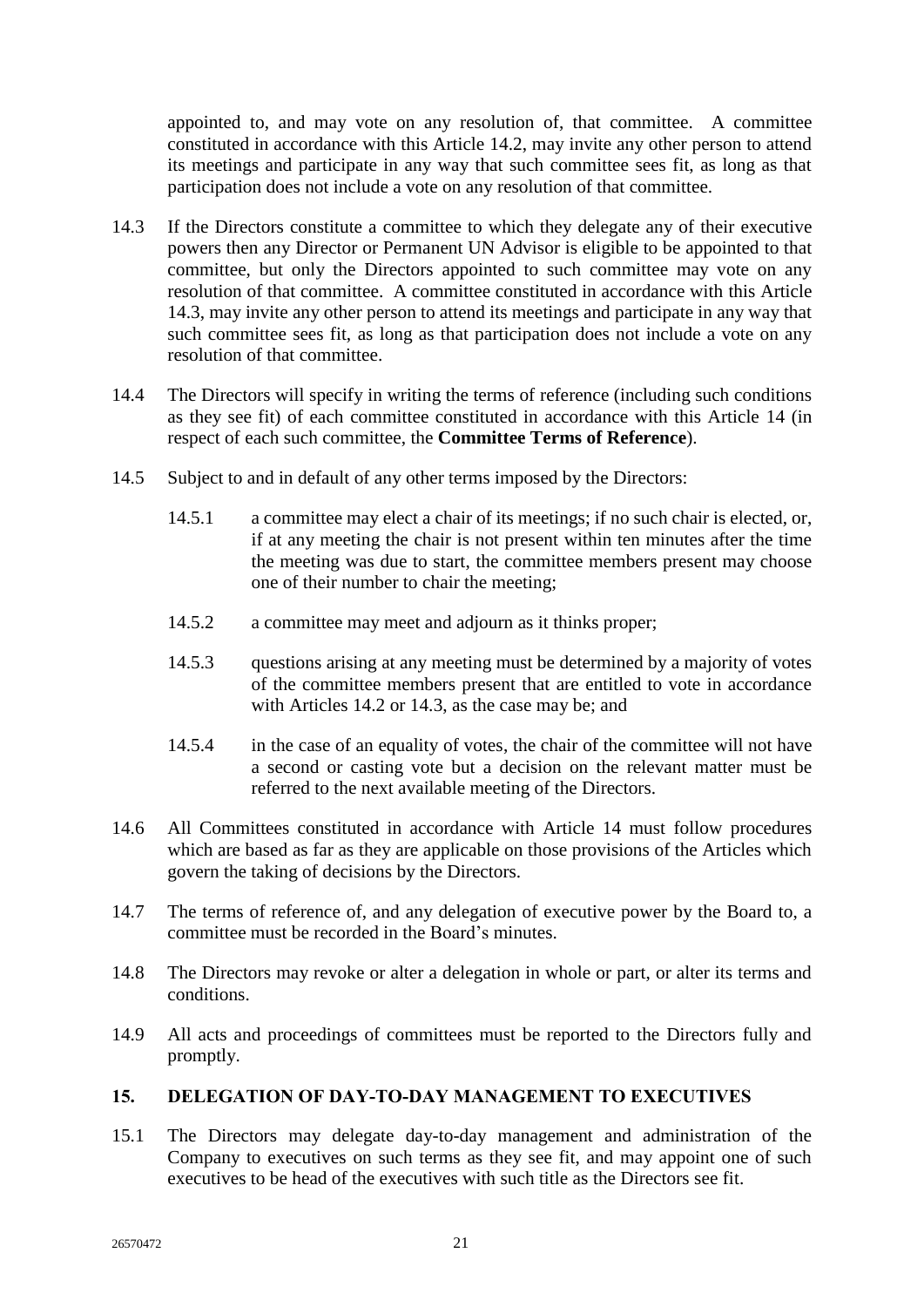15.2 The Directors must provide a description of the head of the executive's role and reporting lines and set the limits on his or her authority.

## <span id="page-25-1"></span><span id="page-25-0"></span>**16. BOARD REVIEWS**

## **Annual Board Reviews**

16.1 The Directors must carry out their own annual review of the functioning of the Board. The Chair must report the results of such annual review to the next SGM following such review.

## **Periodic Independent Reviews of the Board**

- <span id="page-25-2"></span>16.2 The Directors must also instruct an independent expert to conduct, and report in writing on, an independent review of the functioning of the Board:
	- 16.2.1 no sooner than two (2) years nor more than four (4) years after the date of adoption of these Articles; and subsequently
	- 16.2.2 no sooner than two (2) years nor more than four (4) years after the date of each independent expert's written report of a review conducted in accordance with this Article,

and the Chair must report the results of such independent expert's review to the next SGM following such review.

# <span id="page-25-3"></span>**PROVISIONS RELATING TO SIGNATORIES AND THEIR INVOLVEMENT IN GOVERNANCE**

## <span id="page-25-5"></span><span id="page-25-4"></span>**17. SIGNATORIES**

## **Categories of Signatory**

- <span id="page-25-7"></span>17.1 An **Asset Owner** is an organisation that manages or controls investment funds, either on its own account or on behalf of others, and which owns more than half of such investment funds.
- <span id="page-25-8"></span>17.2 An **Investment Manager** is an organisation that manages or controls investment funds, either on its own account or on behalf of others, and which does not own more than half of such investment funds.
- <span id="page-25-9"></span>17.3 A **Professional Service Partner** is an organisation that does not manage investment funds but provides services to Asset Owners and/or Investment Managers that assist in the fulfilment of the Principles.

## **Admission and terms of participation**

<span id="page-25-6"></span>17.4 An organisation may apply to be a Signatory in accordance with the rules set out for admission as a Signatory set out in the Signatory Rules. The Company must review all applications to become a Signatory and the admission of a Signatory is at the Company's sole discretion.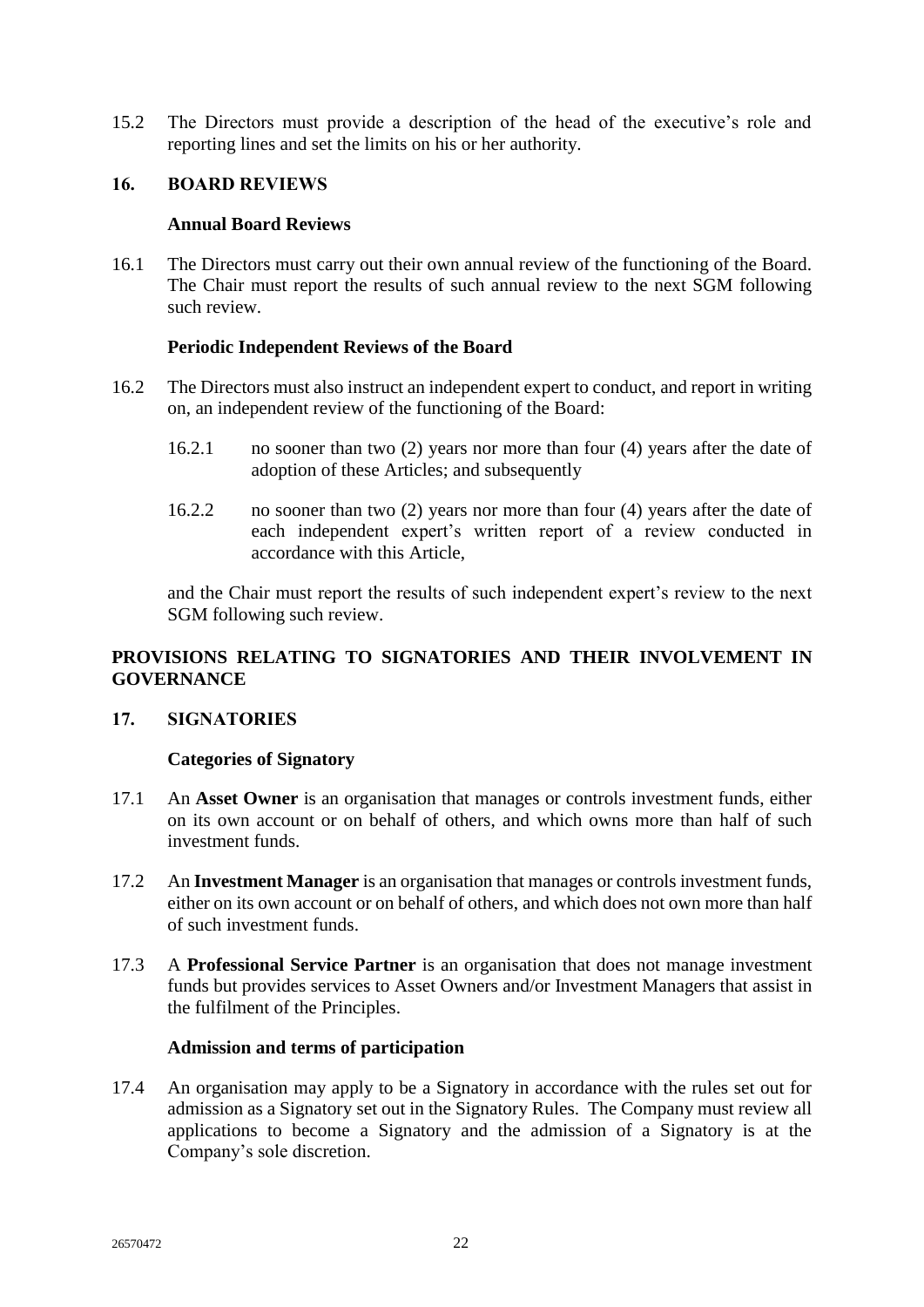17.5 The terms of a Signatory's participation in the Company are governed by the Signatory Rules.

# **SGMs and Electronic Polls**

- <span id="page-26-0"></span>17.6 The Company will convene an SGM in each calendar year.
- 17.7 SGMs will be conducted in accordance with the SGM Rules.
- 17.8 The Company will organise Electronic Polls in circumstances where these Articles require a matter to be determined by an Electronic Poll. Electronic Polls will be conducted in accordance with the Signatory Rules.

## <span id="page-26-2"></span><span id="page-26-1"></span>**18. SIGNATORY RIGHTS**

#### **Rights to approve amendments to the Articles and the Principles**

- 18.1 These Articles and the Principles for Responsible Investment may only be amended:
	- 18.1.1 in accordance with the Act; and
	- 18.1.2 with the approval of:
		- 18.1.2.1 a simple majority of the Signatories voting on the amendment in question, including:
		- 18.1.2.2 a simple majority of Asset Owner Signatories voting on the amendment in question,

such approval to be given by way of vote at an SGM or by way of an Electronic Poll; and

18.1.3 in the case of a proposed amendment to the Principles, with the written approval of the UN Global Compact and UNEP Finance Initiative (or their respective successor agencies within the United Nations, if any).

## **Rights to elect the Directors/confirm the appointment of the Chair**

<span id="page-26-3"></span>18.2 The Signatories have the right to elect the Directors and the right to confirm the appointment of the Chair in accordance with Articles [9](#page-13-1) and [10.](#page-15-0)

#### **Right to receive annual accounts**

<span id="page-26-4"></span>18.3 The Company must lay before Signatories at each SGM the Company's latest annual accounts; any reports that the Company or its officers are required to make in respect of such accounts; and (unless the Company is at such time exempt from audit) the auditor's report on those accounts and reports. The Company will provide the Signatories with an opportunity to receive such reports and accounts by way of a vote carried by a simple majority of those voting in an Electronic Poll.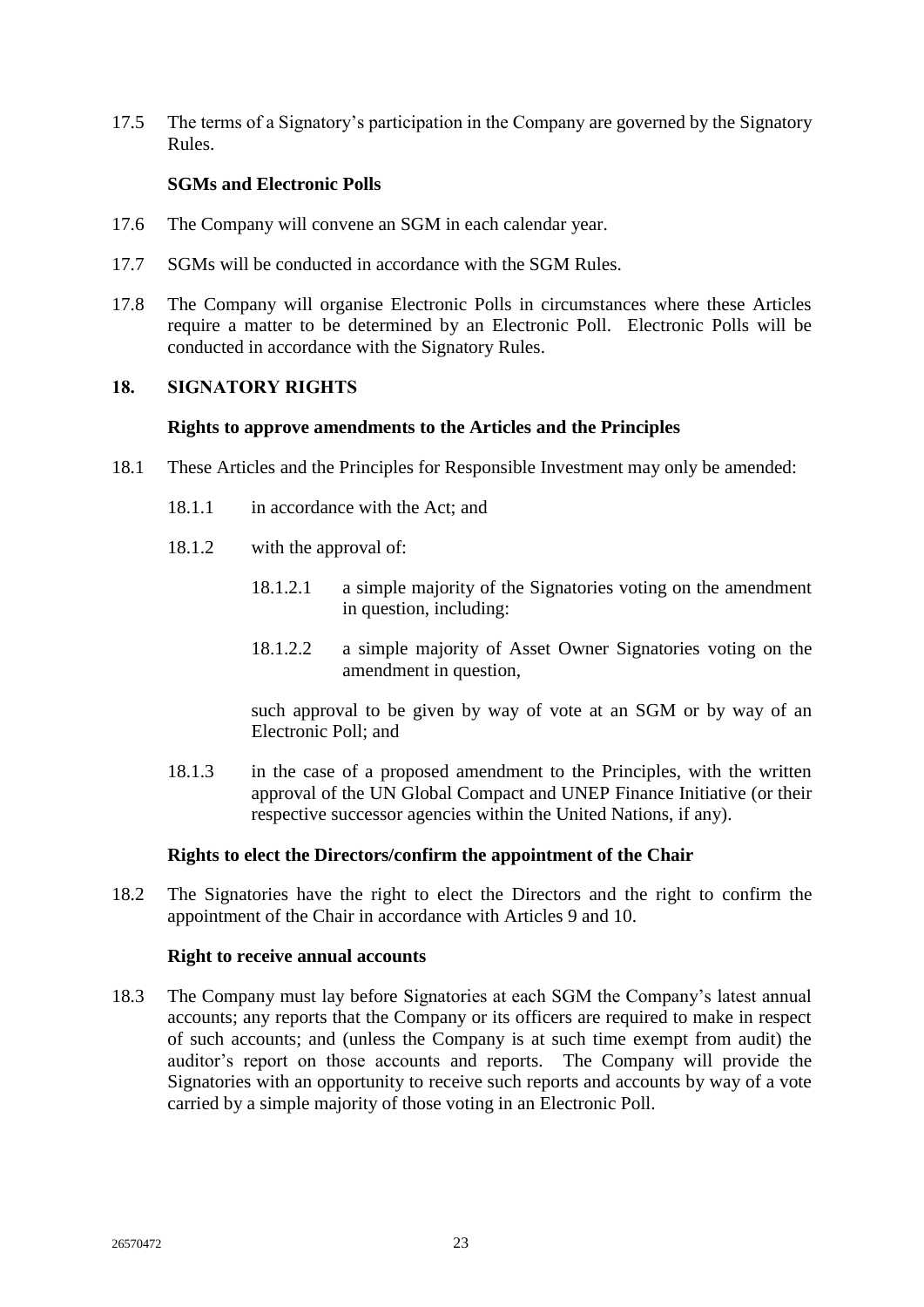## **Right to confirm the appointment of the auditor**

<span id="page-27-5"></span><span id="page-27-0"></span>18.4 Where the Company is required by the Act to appoint an auditor (not being the auditor appointed in respect of the Company as at the date of the adoption of these Articles or one deemed re-appointed under the Act), the Company must seek the prior approval of the Signatories by a vote carried by a simple majority of those voting in an Electronic Poll.

# **Right to approve minutes of an SGM**

<span id="page-27-1"></span>18.5 The proceedings of each SGM will be minuted. The Signatories will have a right to approve such minutes by a vote carried by a simple majority of those voting in an Electronic Poll.

# **Right to Formal Consultation**

- <span id="page-27-3"></span><span id="page-27-2"></span>18.6 The Company will consult with the Signatories in the formal manner set out in Article [18.8](#page-27-4) (a **Formal Consultation**) prior to the adoption of a Strategic Plan and report annually to Signatories on progress in implementing the Strategic Plan.
- 18.7 The Company will conduct a Formal Consultation with the Signatories prior to making any:
	- 18.7.1 material changes to the governance structure of the Company including material changes to any of the rules or policies that the Company is required to publish under Article [19.1;](#page-29-8) and/or
	- 18.7.2 material changes to the Objects and/or the PRI's Mission; and/or
	- 18.7.3 material changes to the Principles; and/or
	- 18.7.4 material changes to the Company's fee structure for Signatories.
- <span id="page-27-4"></span>18.8 For the purposes of a Formal Consultation, the Directors will:
	- 18.8.1 publish a formal consultation document;
	- 18.8.2 allow a period of no fewer than four weeks for Signatories to respond; and
	- 18.8.3 specify various means of communication by which Signatories may make their responses.
- 18.9 At the first meeting of Directors held after the end of the Formal Consultation period allowed by the Directors, the Directors will discuss Signatories' responses to the Formal Consultation and, as soon as reasonably practicable after that meeting, publish a document setting out the Directors' proposals and decisions in the light of the Formal **Consultation**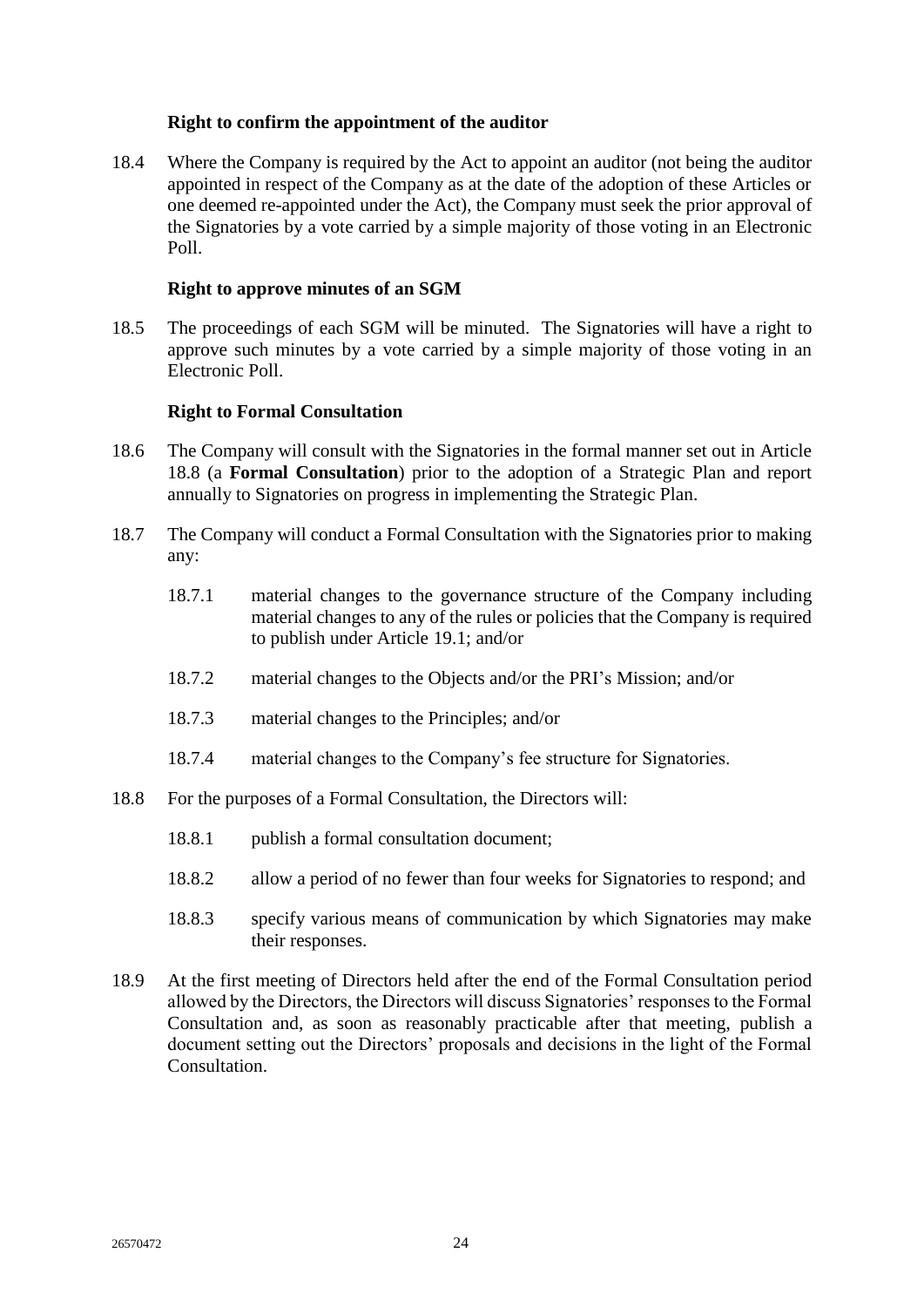## **Right to call for an extraordinary election of Directors**

- <span id="page-28-4"></span><span id="page-28-2"></span><span id="page-28-0"></span>18.10 Signatories may, in accordance with the following provisions, require the Company to arrange an election for all ten (10) elected seats on the Board (an **Extraordinary Election**):
	- 18.10.1 If Signatories representing at least three (3) per cent of all the Signatories serve written notice on the Company requiring the Company to hold an Extraordinary Election, then the Directors must as soon as reasonably practicable arrange an Electronic Poll. The sole resolution on the poll will be "*The Signatories require an Extraordinary Election to be arranged as soon as reasonably practicable*".
	- 18.10.2 If Signatories representing a simple majority of all Signatories voting in the Electronic Poll held in accordance with Article [18.10.1,](#page-28-4) including a simple majority of Asset Owner Signatories voting in the Electronic Poll, vote in favour of the resolution, then the Directors must arrange an Extraordinary Election as soon as reasonably practicable in accordance with the rules for such elections set out in the Election Rules.
	- 18.10.3 In the event of an Extraordinary Election, the Directors, including the Chair, will remain in post until the formal announcement to the Company by the Chair of the results of the Extraordinary Election, whereupon each Director (including the Chair) will automatically vacate his or her office unless he or she has been duly elected as Director in the Extraordinary Election. The election of a Director who was a serving Director immediately prior to such election will be disregarded for the purpose of calculating his or her maximum period of office under Article [10.](#page-15-0) The Directors elected in an Extraordinary Election must nominate a person to be Chair for confirmation by the Signatories in accordance with Article [10.](#page-15-0)

## **Right to propose a non-binding resolution**

- <span id="page-28-3"></span><span id="page-28-1"></span>18.11 Signatories representing at least three (3) per cent of a category of Signatories may serve notice on the Company requiring the Company to put a resolution to the vote of Signatories on any matter except a matter otherwise expressly requiring Signatories' approval under the Articles (a **Non-binding Resolution**). As soon as reasonably practicable after receipt of such a request, the Directors must arrange an Electronic Poll of the Signatories on the proposed Non-binding Resolution.
- 18.12 A Non-binding Resolution will be passed if Signatories representing a simple majority of Signatories voting in an Electronic Poll vote in favour of the resolution. A Nonbinding Resolution will not be binding on the Company or its Directors except as specified in Article [18.13.](#page-28-5)
- <span id="page-28-5"></span>18.13 If a Non-binding Resolution is passed, then the Directors must as soon as reasonably practicable meet to decide how to respond. The Directors must report in writing to Signatories on their deliberations in response to the Non-binding Resolution, and, if and to the extent that they have decided not to comply with the requirements of the Non-binding Resolution, they must state their reasons for doing so in the report. The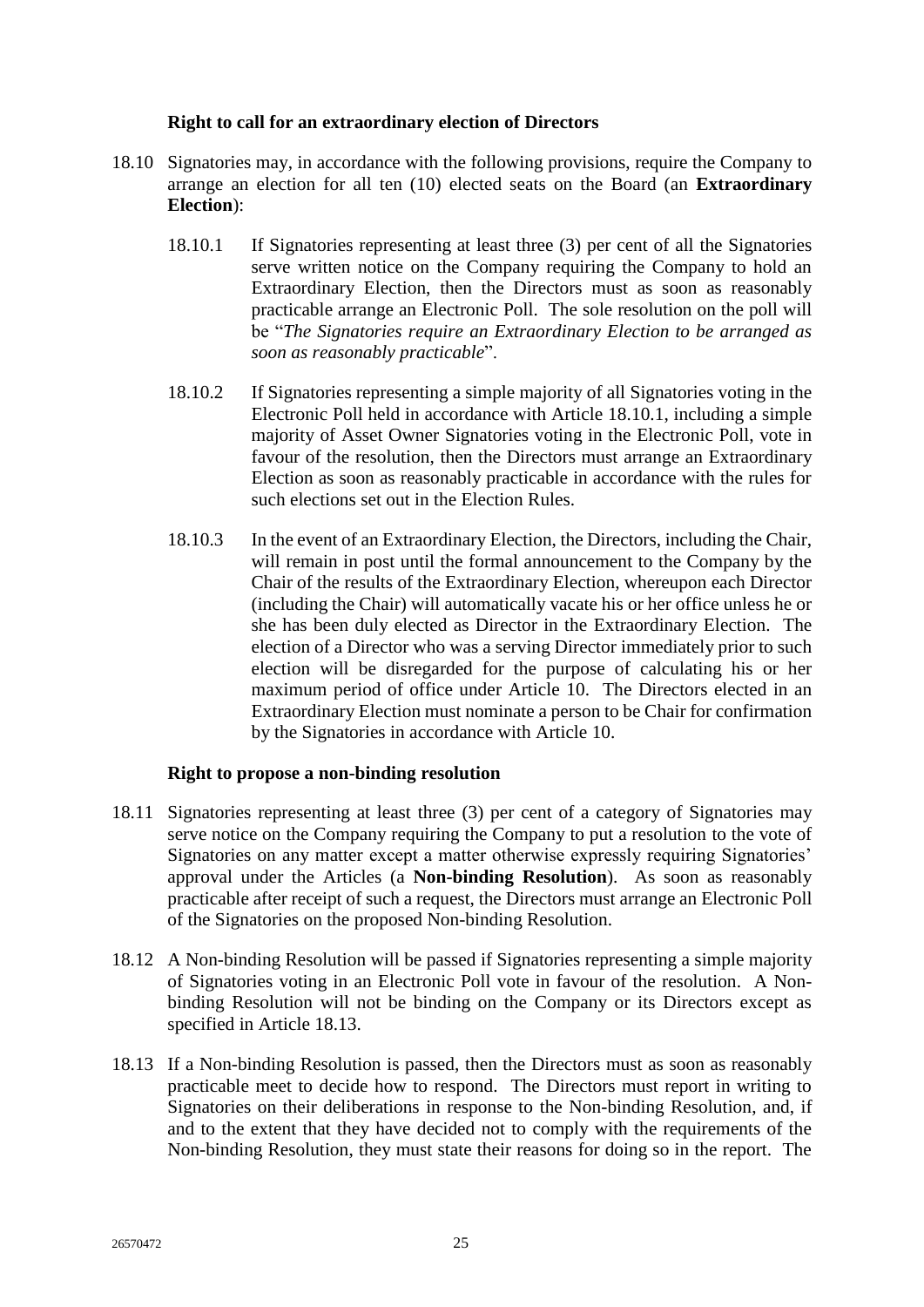report must be made available to the Signatories at the same time as they are given notice of the next SGM, or, if the Directors so decide, at an earlier date.

# <span id="page-29-0"></span>**19. RULES AND POLICIES, ETC**

- <span id="page-29-8"></span><span id="page-29-6"></span>19.1 The Directors must devise and publish on the Company's website:
	- 19.1.1 rules regulating:
		- 19.1.1.1 Signatory status, including: the admission of Signatories; the determination of the criteria for Signatory status; and the termination of a Signatory's status as Signatory;
		- 19.1.1.2 Signatory consultation, including: the conduct of Electronic Polls; the conduct of any Formal Consultation and the procedure for proposing a Non-binding Resolution; and
		- 19.1.1.3 communications between the Company and the Signatories,

(together, the **Signatory Rules**);

- <span id="page-29-3"></span>19.1.2 rules regulating the procedures for: the nomination and election of Directors (including an Extraordinary Election); and the confirmation of the appointment of the Chair by Signatories (the **Election Rules**);
- <span id="page-29-4"></span>19.1.3 a policy for procuring the supply of goods and services to the Company (the **Procurement Policy**);
- <span id="page-29-1"></span>19.1.4 a code of ethics applicable to Directors (the **Code of Ethics**);
- <span id="page-29-2"></span>19.1.5 a diversity policy with respect to the Company, the Board, the Company's executives and the Company's dealings with third parties (the **Diversity Policy**);
- <span id="page-29-5"></span>19.1.6 rules regulating the: convening of, conduct of and the information to be provided in advance of each SGM (the **SGM Rules**);
- <span id="page-29-7"></span>19.1.7 terms of reference for each Director, including the Chair (the **Terms of Reference for Directors**); and
- 19.1.8 the **Committee Terms of Reference** for each committee constituted in accordance with Article [14,](#page-23-2)

provided that no rule will be inconsistent with anything contained in the Articles, but in the event of any consistency, the Articles will prevail.

19.2 The Directors may, from time to time, make such other rules as they may deem necessary or convenient for the proper conduct and management of the Company provided that no rule will be inconsistent with anything contained in the Articles, but in the event of any inconsistency, the Articles will prevail.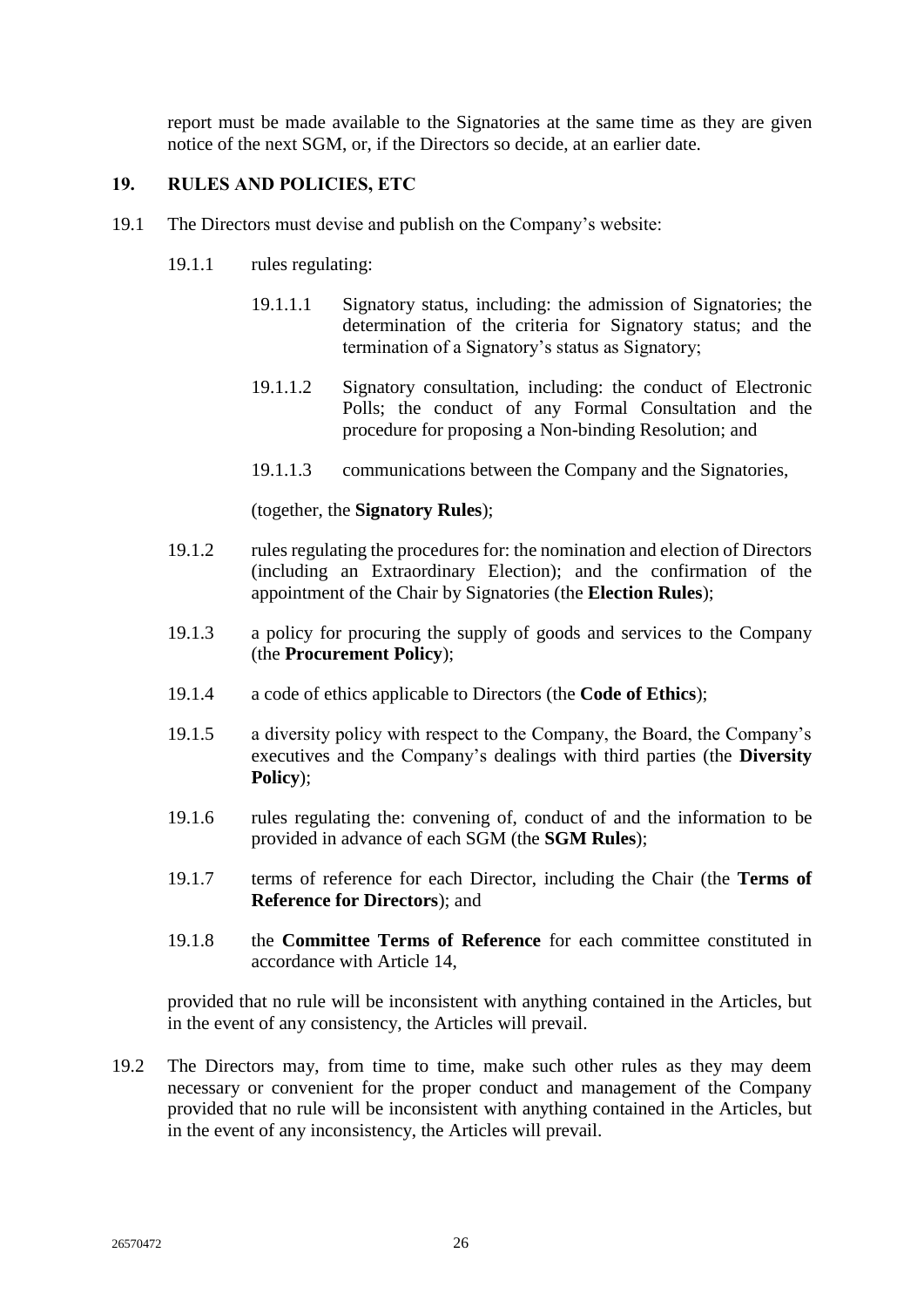19.3 Other than where rules or policies or other matters made in accordance with Article [19](#page-29-0) contain express provisions relating to their amendment, the Directors may alter or repeal them or make any additions to them at their discretion.

# <span id="page-30-0"></span>**PROVISIONS RELATING TO STATUTORY MEMBERS**

## <span id="page-30-1"></span>**20. STATUTORY MEMBERS**

- 20.1 The Company must maintain a register of Statutory Members.
- 20.2 The Statutory Members of the Company, as at the date of the adoption of these Articles, are the Directors listed in Article [9.5.](#page-13-5)
- 20.3 Statutory Membership is open only to the Directors. In standing for election as a Director, a person will be deemed to have applied for Statutory Membership, and, on his or her election as a Director, such person must be entered by the Directors in the register of Statutory Membership. A person's Statutory Membership will terminate automatically when he or she ceases to be a Director.
- 20.4 Statutory Membership is not transferable.
- 20.5 The provisions of Schedule 2 apply in respect of Statutory Members.

## <span id="page-30-2"></span>**ADMINISTRATION OF THE COMPANY**

#### <span id="page-30-3"></span>**21. SECRETARY**

21.1 Subject to the provisions of the Act, any Secretary will be appointed by the Directors for such term and such remuneration and on such conditions as the Directors may think fit. Any Secretary so appointed by the Directors may be removed by them.

# <span id="page-30-4"></span>**22. MINUTES AND RECORDS**

- <span id="page-30-5"></span>22.1 The Directors must ensure that the Company keeps records, in writing, comprising:
	- 22.1.1 minutes of all proceedings at general meetings;
	- 22.1.2 copies of all resolutions of Statutory Members passed otherwise than at general meetings; and
	- 22.1.3 minutes of meetings of the Directors and committees of the Directors, including the names of the Directors present at the meeting.
- 22.2 The Directors must ensure that the records comprising the items specified in Article [22.1](#page-30-5) are kept for at least ten (10) years from the date of the meeting or resolution, as the case may be.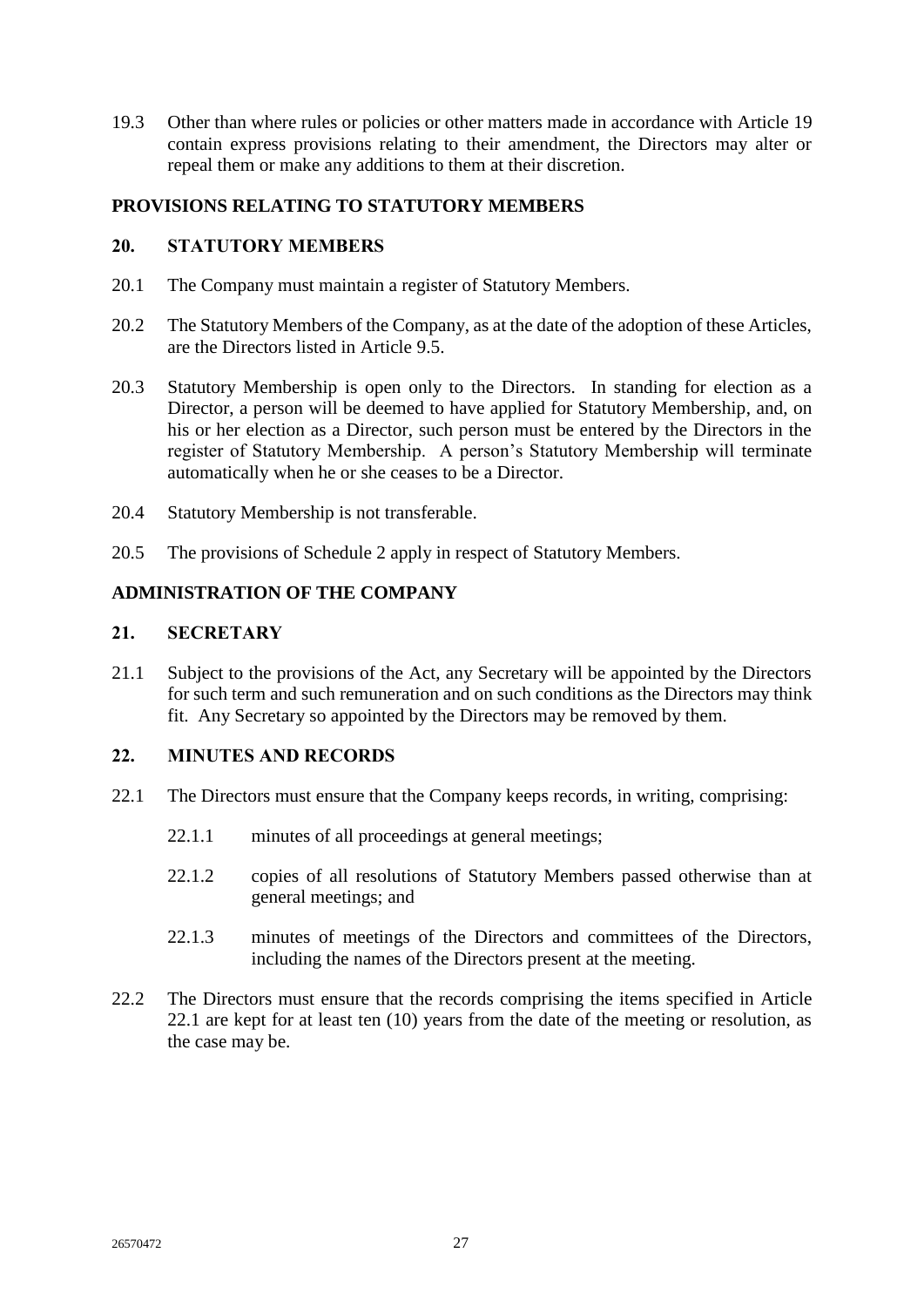# <span id="page-31-0"></span>**ACCOUNTS AND AUDIT**

## <span id="page-31-1"></span>**23. ACCOUNTS**

- 23.1 The Directors must comply with the requirements of the Act for keeping financial records, the audit or other scrutiny of accounts (as required) and the preparation and transmission to the Registrar of Companies of:
	- 23.1.1 annual reports;
	- 23.1.2 annual returns; and
	- 23.1.3 annual statements of account.
- 23.2 Accounting records relating to the Company must be made available for inspection by any Director at any reasonable time during normal office hours.
- 23.3 The Directors must supply a copy of the Company's latest available statement of account to any Director or Statutory Member on request, and, within two (2) months of the request to any other person who makes a written request and pays the Company's reasonable costs of complying with the request.

# <span id="page-31-2"></span>**24. AUDIT**

24.1 Auditors must be appointed and their duties regulated as required in accordance with the Act and Article [18.4.](#page-27-5)

## <span id="page-31-3"></span>**25. INDEMNITY**

25.1 Subject to the provisions of the Act, but without prejudice to any indemnity to which the person concerned may otherwise be entitled, every Director or other officer of the Company (other than any person (whether an officer or not) engaged by the Company as auditor) may be indemnified out of the assets of the Company against any liability incurred by him for negligence, default, breach of duty or breach of trust in relation to the affairs of the Company, provided that this Article will be deemed not to provide for, or entitle any such person to, indemnification to the extent that it would cause this Article, or any element of it, to be treated as void under the Act.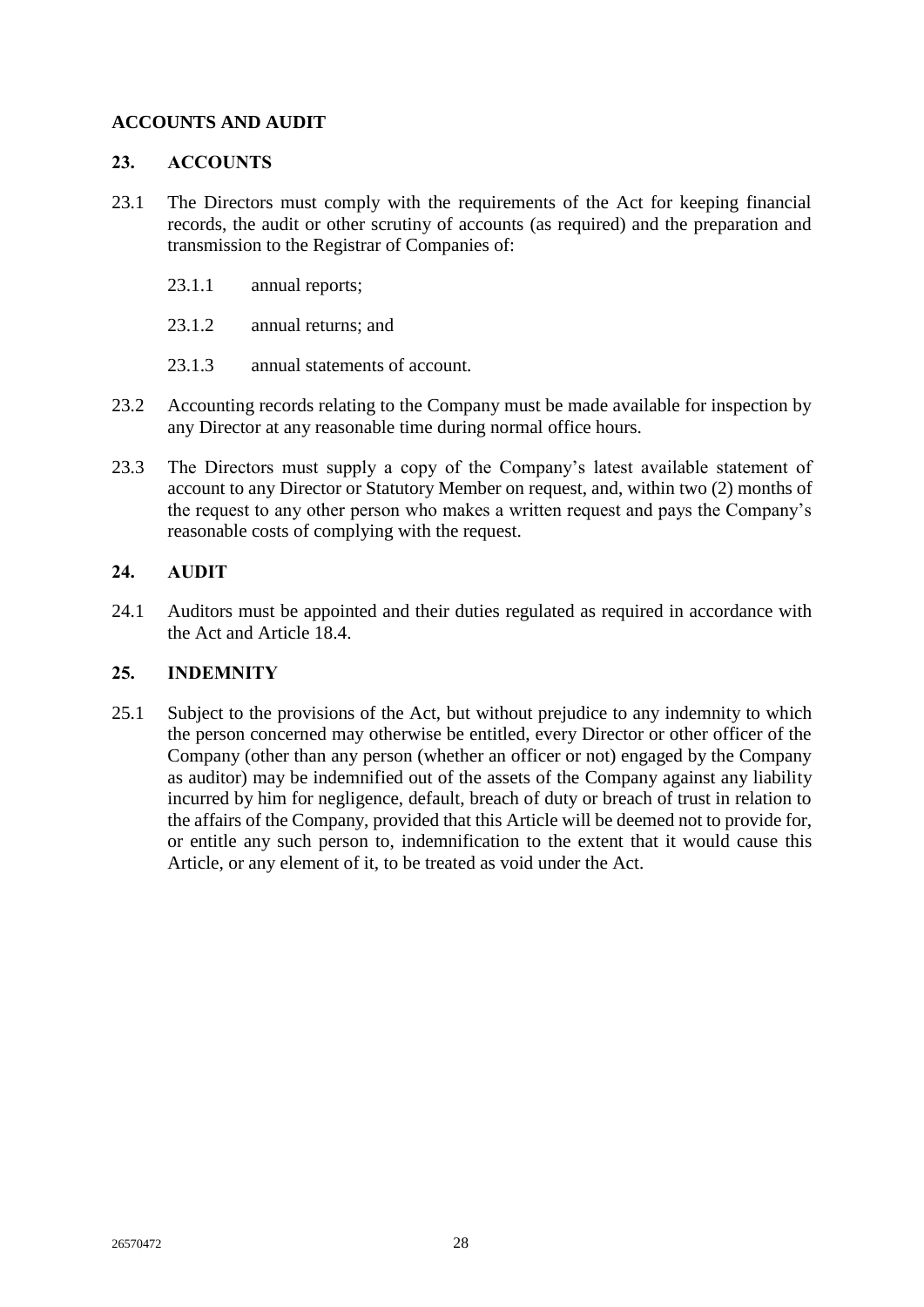# **SCHEDULE 1 ̶ THE PRINCIPLES**

#### **The Principles for Responsible Investment**

- <span id="page-32-0"></span>1. We will incorporate environmental, social and governance (ESG) issues into investment analysis and decision-making processes.
- 2. We will be active owners and incorporate ESG issues into our ownership policies and practices.
- 3. We will seek appropriate disclosure on ESG issues by the entities in which we invest.
- 4. We will promote acceptance and implementation of the Principles within the investment industry.
- 5. We will work together to enhance our effectiveness in implementing the Principles.
- 6. We will each report on our activities and progress towards implementing the Principles.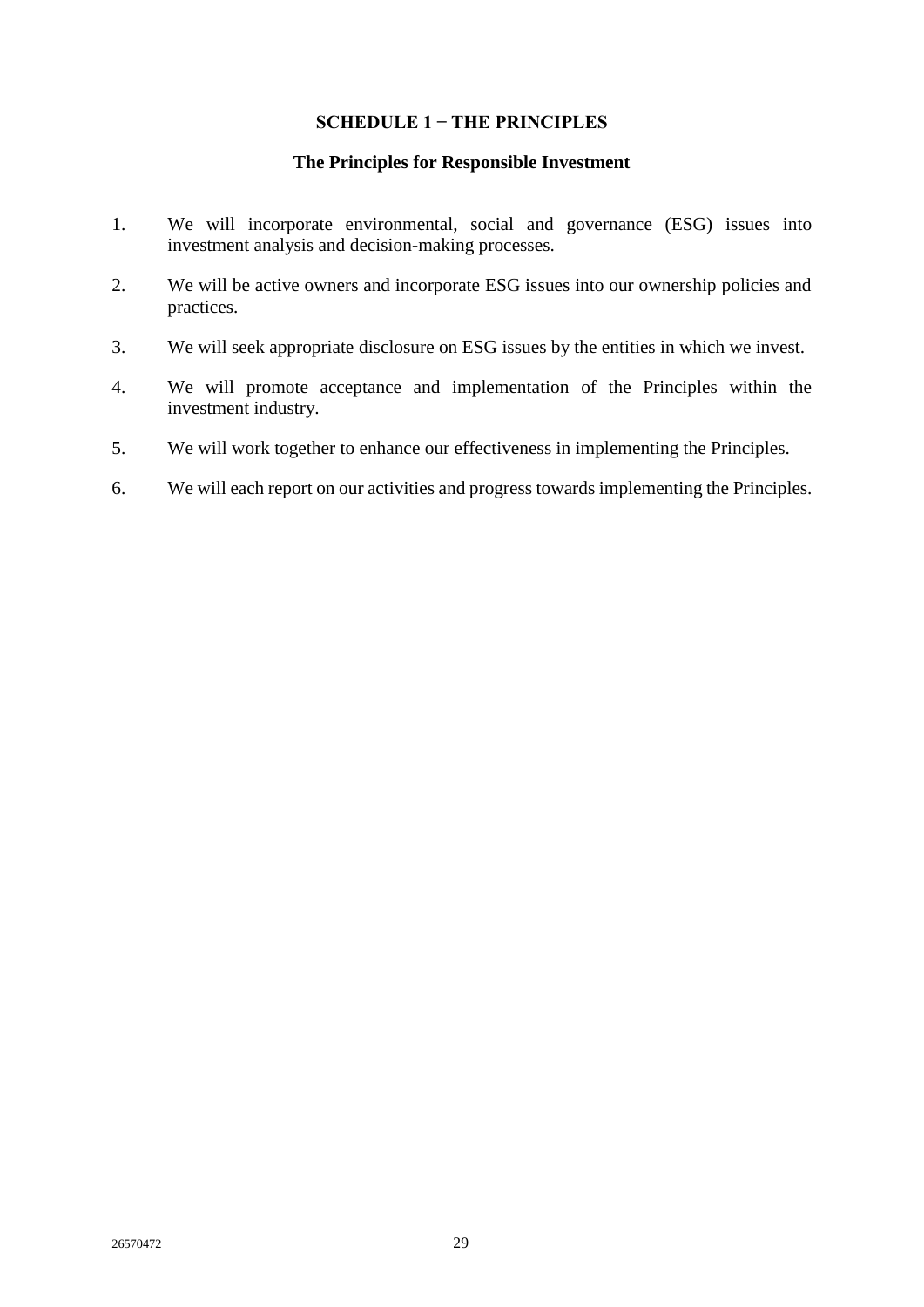# <span id="page-33-0"></span>**SCHEDULE 2 ̶ PROVISIONS RELATING TO STATUTORY MEMBERS**

# *1. DEFINITIONS*

*1.1 Words and phrases defined in the Articles of which this Schedule forms part apply in this Schedule. In addition, in this Schedule, the following words and phrases have the following meanings unless the context otherwise requires:*

*clear days in relation to a period of notice means a period excluding:*

- *(i) the day when the notice is given (or deemed to be given); and*
- *(ii) the day for which it is given or on which it is to take effect; and*

*Proxy Notice has the meaning given in paragraph 5.2 of this Schedule.*

# *2. LIMITED LIABILITY OF STATUTORY MEMBERS*

- *2.1 The liability of each Statutory Member is limited to £1, being the amount that he or she undertakes to contribute to the assets of the Company for:*
	- *2.1.1 payment of the debts and liabilities of the Company contracted before he or she ceases to be a Statutory Member;*
	- *2.1.2 payment of the costs, charges and expenses of winding up; and*
	- *2.1.3 adjustment of the rights of the contributories among themselves,*

*in the event that the Company is wound up while he or she is a Statutory Member, or within one year after he or she ceases to be a Statutory Member.*

# *3. MEETINGS OF STATUTORY MEMBERS*

- *3.1 The Company is not obliged to hold an Annual General Meeting of the Statutory Members of the Company.*
- *3.2 General meetings of the Statutory Members may be:*
	- *3.2.1 called by the Directors; or*
	- *3.2.2 requisitioned by Statutory Members in accordance with the Act.*

## *4. NOTICE OF GENERAL MEETINGS OF STATUTORY MEMBERS*

- *4.1 Subject to paragraph 4.2 of this Schedule, general meetings of Statutory Members must be called by at least fourteen (14) clear days' notice.*
- *4.2 A general meeting may be called by shorter notice if it is so agreed by a majority in number of the Statutory Members having a right to attend and vote at the meeting, being*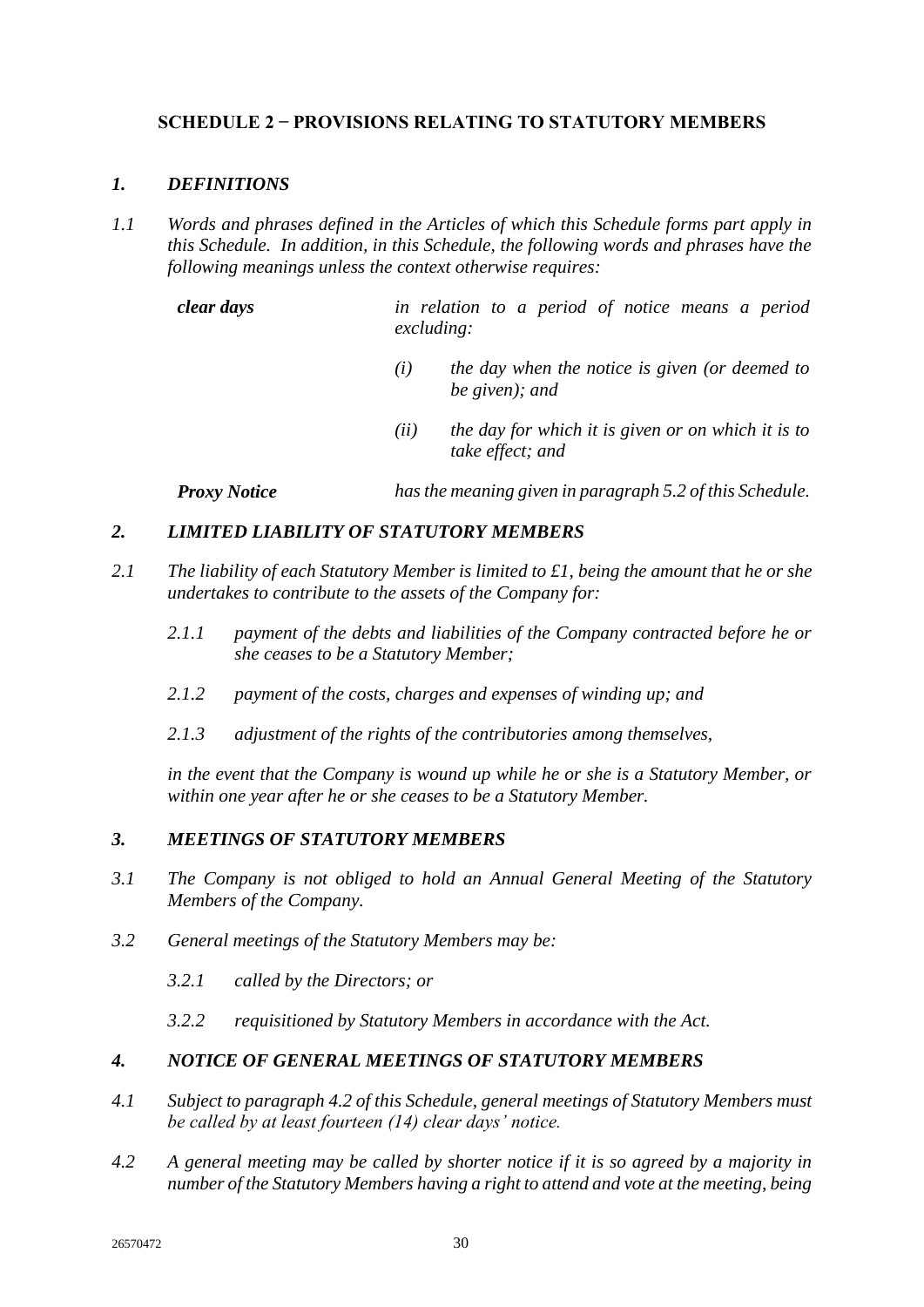*a majority together representing not less than 90% of the total voting rights at that meeting of all the Statutory Members.*

- *4.3 The notice must specify the place, the day and the time of meeting, the general nature of the business to be transacted and a statement pursuant to the Act informing the Statutory Member of his rights regarding proxies.*
- *4.4 Subject to the provisions of the Articles and to any restrictions imposed on any classes of membership, notice of a general meeting must be given in any manner authorised by these Articles to:*
	- *4.4.1 every Statutory Member; and*
	- *4.4.2 the auditor for the time being of the Company.*
- *4.5 No person other than as specified in paragraph 4.4 of this Schedule is entitled to receive notice of general meetings.*
- *4.6 The accidental omission to give notice of a meeting to, or the non-receipt of notice of a meeting by, any person entitled to receive notice will not invalidate the proceedings at that meeting.*
- *4.7 A Statutory Member present at any meeting of the Company either in person or by proxy will be deemed to have received notice of the meeting and, where required, of the purposes for which it was called.*

# *5. PROXIES OF STATUTORY MEMBERS*

- *5.1 A Statutory Member is entitled to appoint:*
	- *5.1.1 the Chair; or*
	- *5.1.2 any Director that has been elected by the same category of Signatories as that which elected the appointing Statutory Member as a Director,*

*as his or her proxy to exercise all or any of his or her rights to attend and to speak and vote at a meeting of the Company.*

- *5.2 Proxies may only validly be appointed by a notice in writing (a Proxy Notice) which:*
	- *5.2.1 states the name and address of the Statutory Member appointing the proxy;*
	- *5.2.2 identifies the person appointed to be that Statutory Member's proxy and the general meeting in relation to which that person is appointed;*
	- *5.2.3 is signed by or on behalf of the Statutory Member appointing the proxy, or is authenticated in such manner as the Directors may determine; and*
	- *5.2.4 is delivered to the Company in accordance with the Articles and any instructions contained in the notice of the general meeting to which it relates.*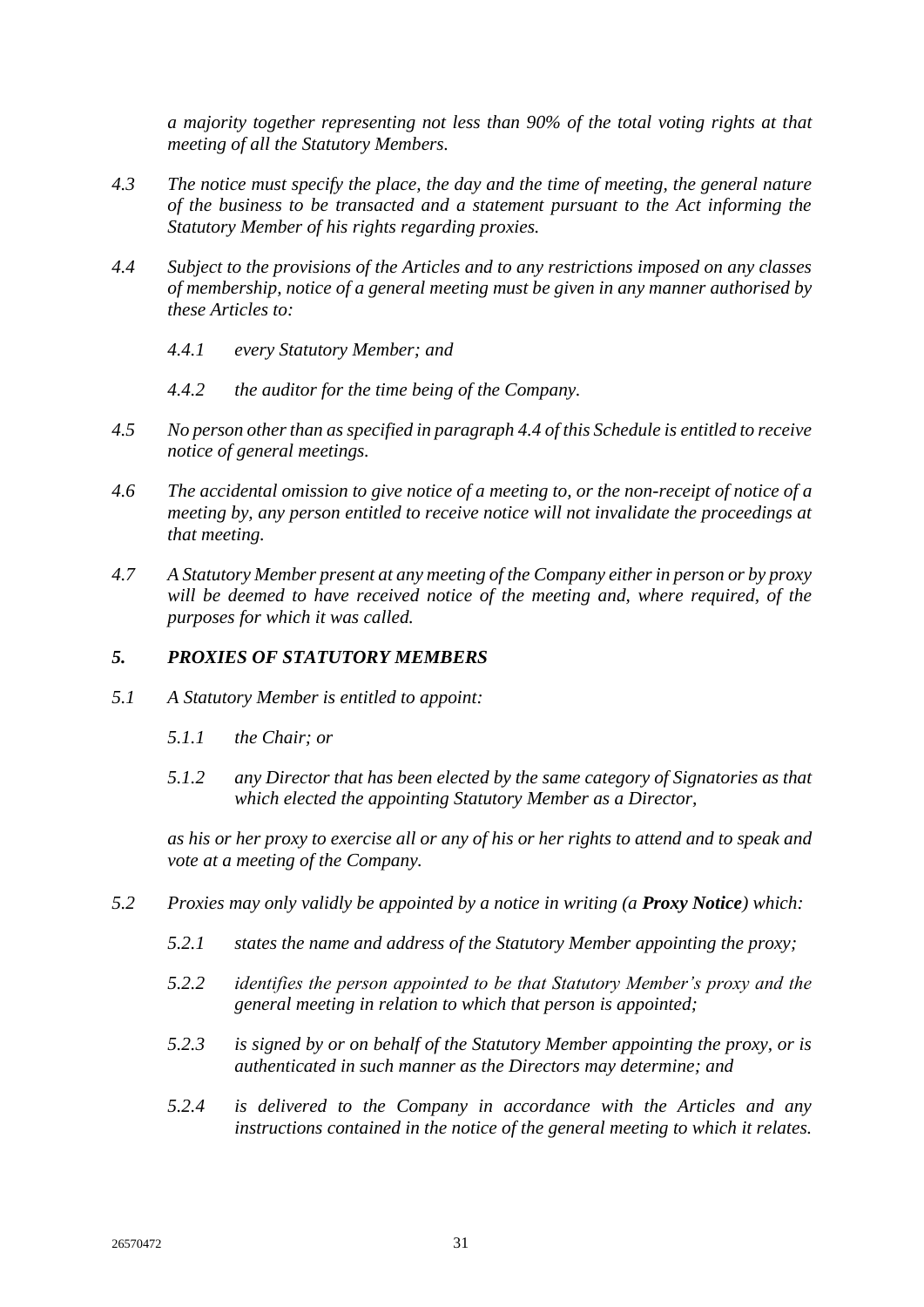- *5.3 The Company may require Proxy Notices to be delivered in a particular form, and may specify different forms for different purposes.*
- *5.4 Unless a Proxy Notice indicates otherwise, it must be treated as:*
	- *5.4.1 allowing the person appointed under it as a proxy discretion as to how to vote on any ancillary or procedural resolutions put to the meeting; and*
	- *5.4.2 appointing that person as a proxy in relation to any adjournment of the general meeting to which it relates as well as the meeting itself.*
- *5.5 A person who is entitled to attend, speak or vote (either on a show of hands or on a poll) at a general meeting remains so entitled in respect of that meeting or any adjournment of it even though a valid Proxy Notice has been delivered to the Company by or on behalf of that person.*
- *5.6 An appointment under a Proxy Notice may be revoked by delivering to the Company a notice in writing given by or on behalf of the person by whom or on whose behalf the Proxy Notice was given.*
- *5.7 A notice revoking a proxy appointment only takes effect if it is delivered before the start of the meeting or adjourned meeting to which it relates.*
- *5.8 If a Proxy Notice is not executed by the person appointing the proxy, it must be accompanied by written evidence of the authority of the person who executed it to execute it on the appointer's behalf.*

# *6. ORGANISATION AT GENERAL MEETINGS OF STATUTORY MEMBERS*

- *6.1 No business will be transacted at any general meeting unless a quorum of Statutory Members is present.*
- *6.2 A quorum for these purposes is such individuals (being Statutory Members) present in person or by proxy, who would also constitute a quorate meeting of the Directors in accordance with Article [13.11.](#page-21-4)*
- *6.3 There must be a chair of every general meeting:*
	- *6.3.1 the Chair must chair every general meeting of the Company; and*
	- *6.3.2 if, at any meeting, the Chair is not present within ten (10) minutes after the time appointed for the holding of the meeting and willing to act, the Statutory Members present must elect one of their number to chair the meeting.*
- *6.4 If within thirty (30) minutes from the time appointed for the meeting a quorum is not present, or if during a meeting a quorum ceases to be present, the meeting:*
	- *6.4.1 if convened on the requisition of Statutory Members, will be dissolved; or*
	- *6.4.2 in any other case, will be adjourned to the same day in the next week, at the same time and place, or to such other day and at such other time and place as the Directors may determine.*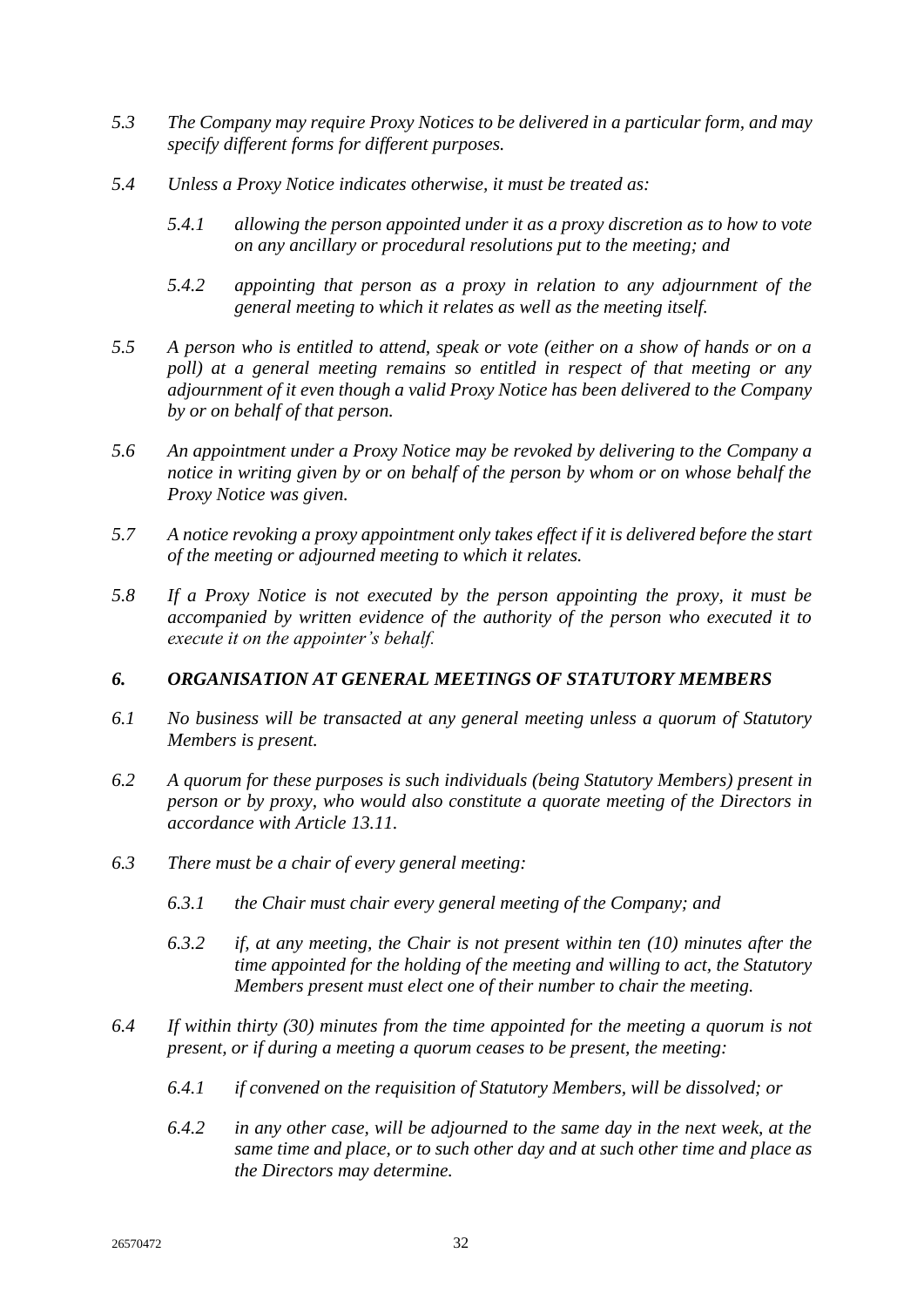- *6.5 In relation to adjournment of general meetings:*
	- *6.5.1 the chair of the relevant meeting may, with the consent of any meeting at which a quorum is present (and will if so directed by the meeting), adjourn the meeting from time to time and from place to place, but no business is to be transacted at any adjourned meeting other than the business left unfinished at the meeting from which the adjournment took place;*
	- *6.5.2 when a meeting is adjourned for fourteen (14) days or more, the Company must give at least seven (7) clear days' notice of it to the same persons to whom notice of the Company's general meetings is required to be given, and containing the same information which such notice is required to contain;*
	- *6.5.3 otherwise it will not be necessary to give any notice of an adjournment or of the business to be transacted at an adjourned meeting.*

# *7. VOTING AT GENERAL MEETINGS OF STATUTORY MEMBERS*

- *7.1 A resolution put to the vote of a general meeting must be decided on a show of hands unless before, or on the declaration of the result of, the show of hands a poll is duly demanded.*
- *7.2 Unless a poll is duly demanded, a declaration by the chair of that meeting and an entry to that effect in the minutes of proceedings of the Company that a resolution has on a show of hands been carried or carried unanimously, or by a particular majority, or lost, will be conclusive evidence of the fact without proof of the number or proportion of the votes recorded in favour of or against such resolution.*
- *7.3 A poll on a resolution may be demanded:*
	- *7.3.1 in advance of the general meeting where it is to be put to the vote; or*
	- *7.3.2 at a general meeting, either before a show of hands on that resolution or immediately after the result of a show of hands on that resolution is declared.*
- *7.4 A poll may be demanded by:*
	- *7.4.1 the chair of that meeting; or*
	- *7.4.2 two or more Statutory Members having the right to vote on the resolution.*
- *7.5 A demand for a poll may be withdrawn if:*
	- *7.5.1 the poll has not yet been taken; and*
	- *7.5.2 the chair of that meeting consents to the withdrawal.*
- *7.6 A poll demanded on the election of a person to chair a meeting or on a question of adjournment must be taken immediately. A poll demanded on any other question must be taken either at the meeting at which it is demanded or at such time and place as the chair of that meeting directs, save that it must be taken within thirty days after it was demanded.*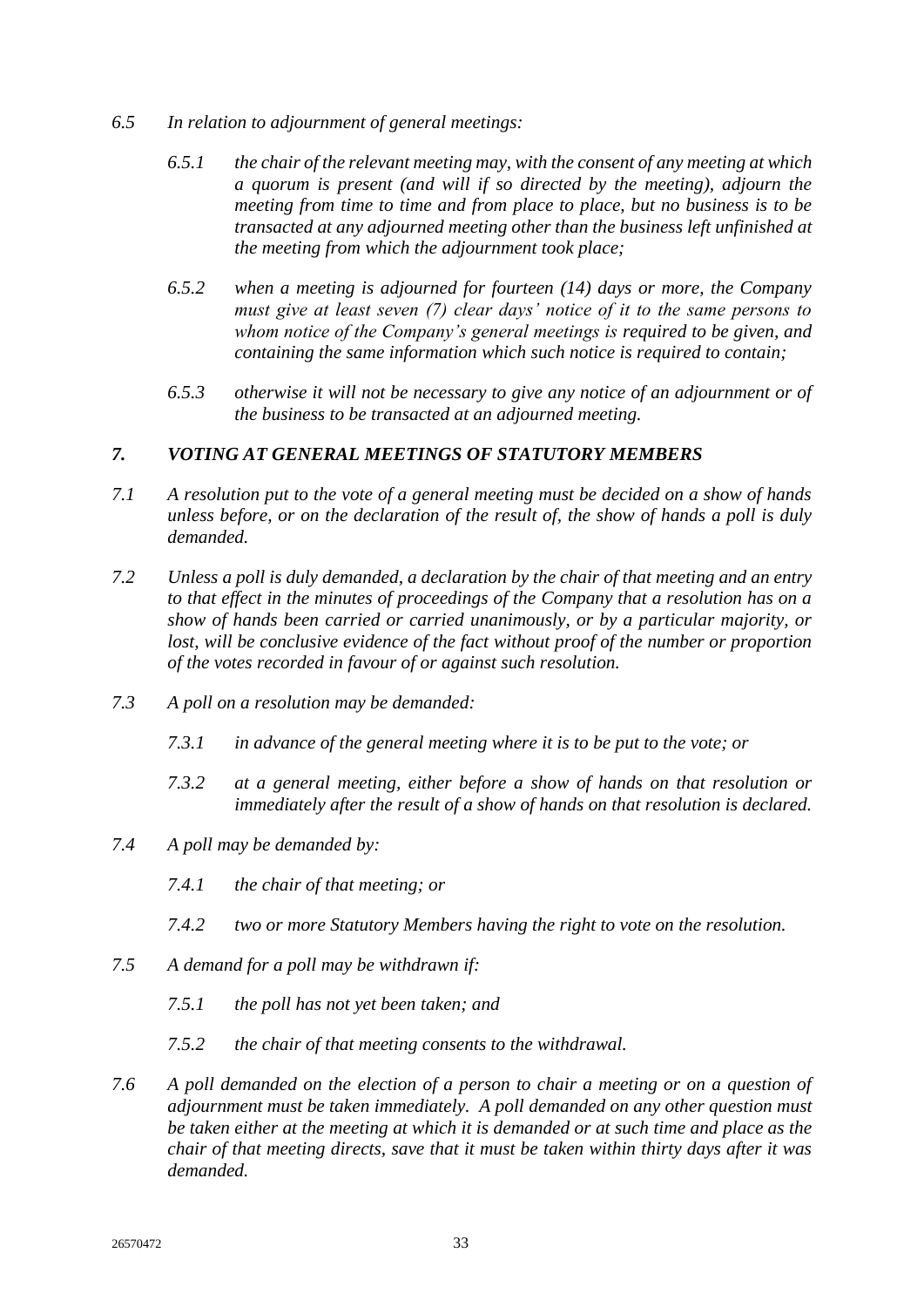- *7.7 If the poll is not taken at the meeting at which it was demanded, at least seven (7) clear days' notice must be given specifying the time and place at which the poll is to be taken.*
- *7.8 The poll will be taken in such manner as the chair of that meeting directs.*
- *7.9 The chair of that meeting may fix a time and place for declaring the results of the poll. The result of the poll will be deemed to be the end of the meeting at which the poll was demanded, save where there are other polls still to be taken in respect of the same meeting.*
- *7.10 If a poll is demanded, the meeting may continue to deal with any other business that may be conducted at the meeting.*

# *8. VOTES OF STATUTORY MEMBERS*

- *8.1 Every Statutory Member has one vote on any resolution at a general meeting.*
- *8.2 On a vote on a resolution on a poll taken at a meeting, all or any of the voting rights of a Statutory Member may be exercised by a duly appointed proxy.*

# *9. WRITTEN RESOLUTIONS OF STATUTORY MEMBERS*

- *9.1 Save for a resolution to remove a Director before the expiration of his or her period of office or to remove an auditor before the expiration of his or her term of office, any resolution of the Statutory Members may be proposed and passed as a written resolution in accordance with the Act.*
- *9.2 Any resolution of the Statutory Members to be taken in writing for which the Act does not specify whether it is to be passed as an Ordinary Resolution or a Special Resolution will be passed by a simple majority.*

# *COMMUNICATION*

## *10. MEANS OF COMMUNICATION*

- *10.1 Subject to the Articles, the Company may deliver a notice or other document to a Statutory Member:*
	- *10.1.1 by delivering it by hand to an address as provided in accordance with Paragraph 4 of Schedule 5 to the Act;*
	- *10.1.2 by sending it by post or other delivery service in an envelope (with postage or delivery paid) to an address as provided in accordance with Paragraph 4 of Schedule 5 to the Act;*
	- *10.1.3 by fax to a fax number notified by the Statutory Member in writing;*
	- *10.1.4 in electronic form to an address notified by the Statutory Member in writing; or*
	- *10.1.5 by a website, the address of which will be notified to the Statutory Member in writing.*